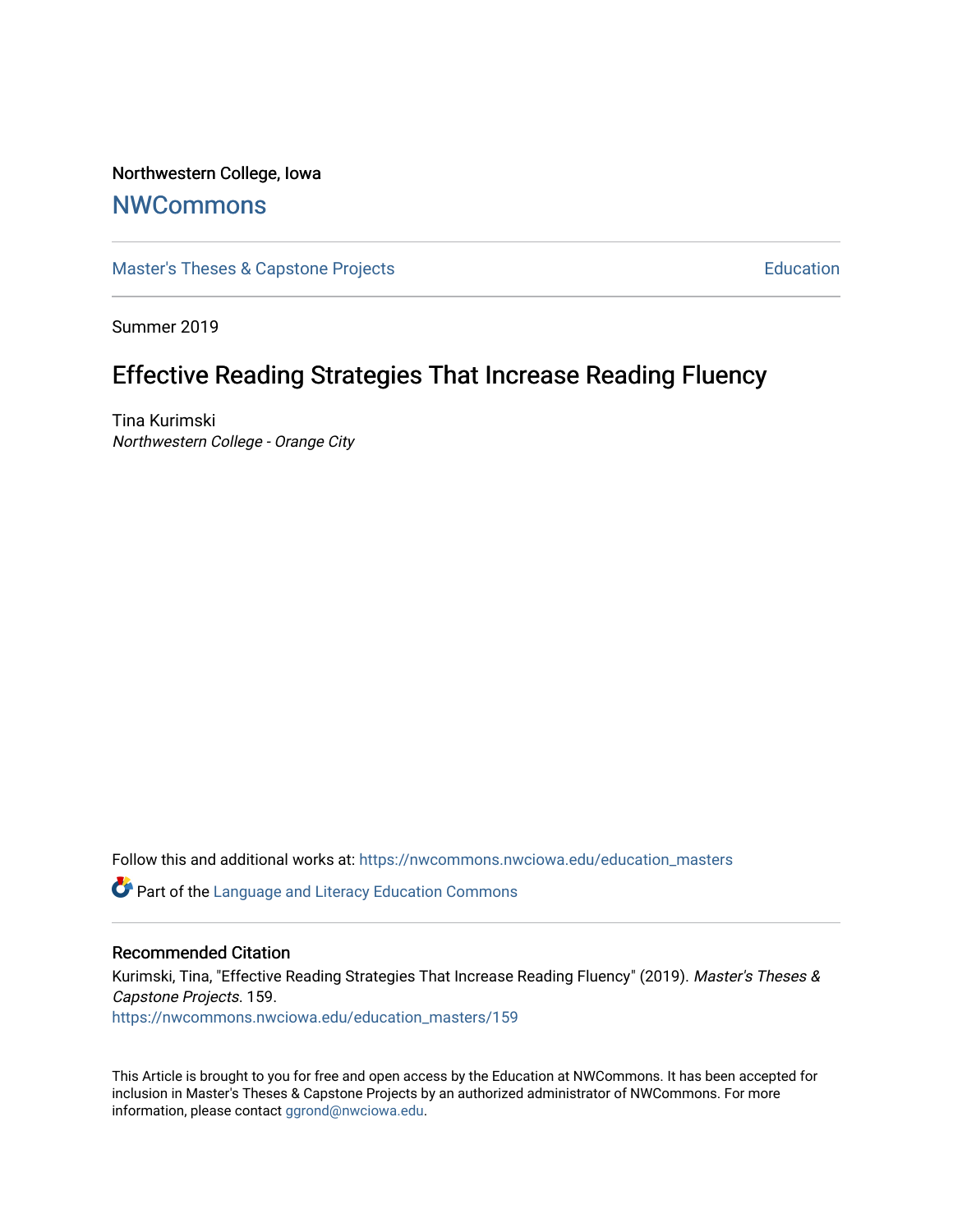Effective Reading Strategies That Increase Reading Fluency

Tina Kurimski

Northwestern College

August 2019

A Literature Review Presented

in Partial Fulfillment of the Requirements

For the Degree of Master of Education

August 12, 2019

Dr. Daniela Syed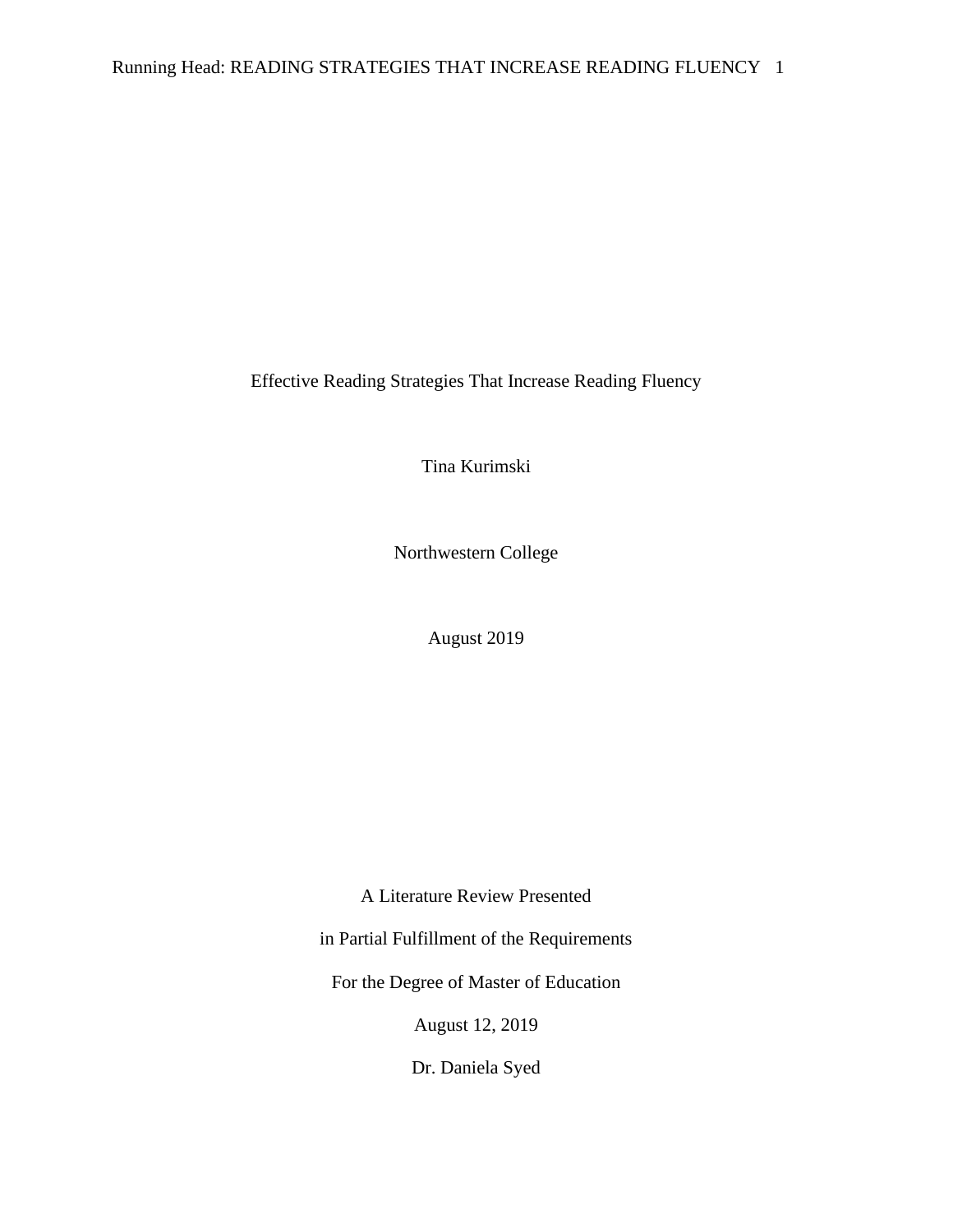# Table of Contents

| Modeling, Scaffolding, & Repetition With Connected Text14 |  |
|-----------------------------------------------------------|--|
|                                                           |  |
|                                                           |  |
|                                                           |  |
|                                                           |  |
|                                                           |  |
|                                                           |  |
|                                                           |  |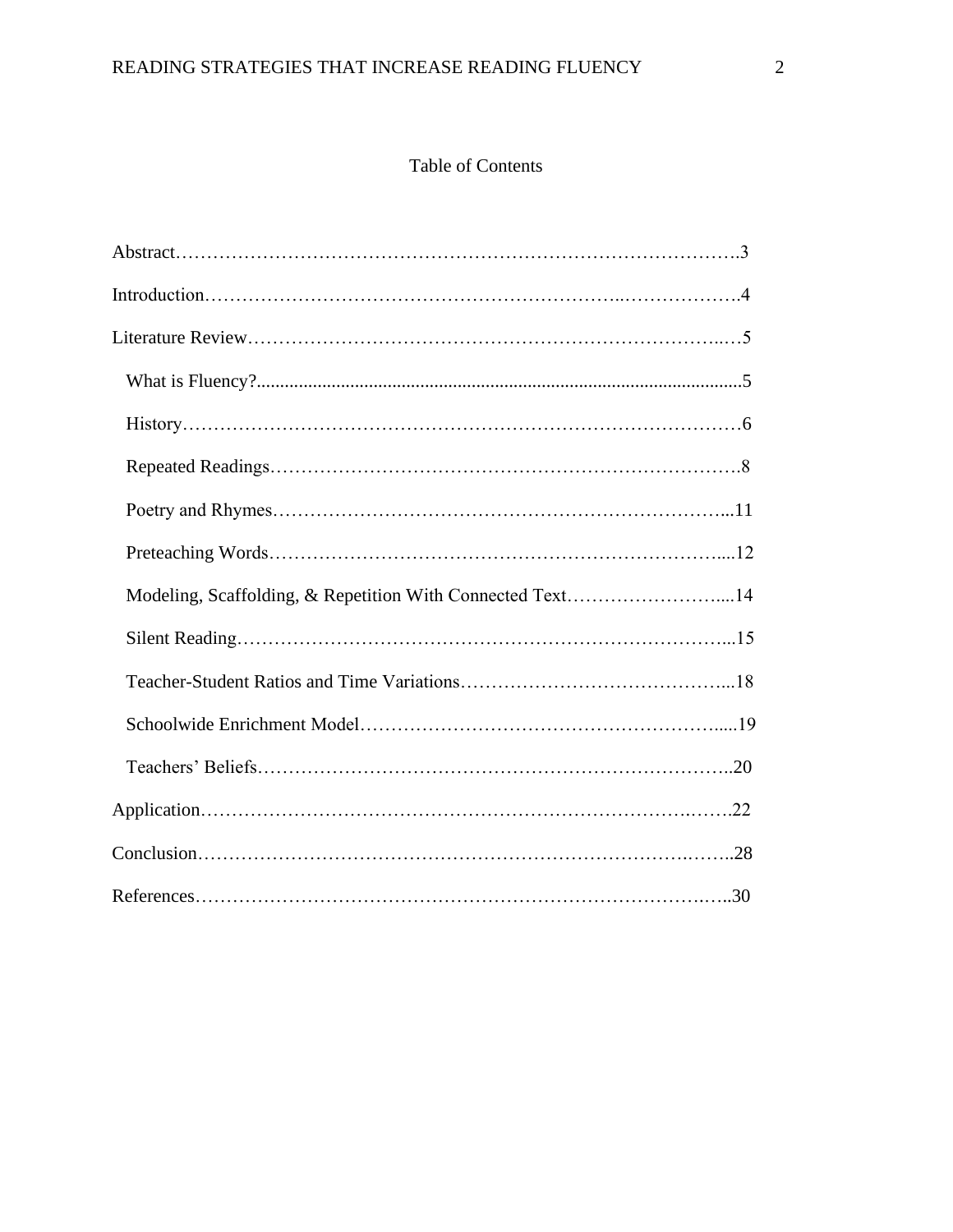#### Abstract

Research states that a student's reading fluency has a direct correlation to their reading comprehension. This literature review investigates the most effective reading strategies that increase a student's reading fluency rate. The research explores strategies such as repeated readings, modeling and scaffolding, preteaching key words in text, and silent reading. This literature review will bestow peer reviewed, scholarly journals to research the most effective reading strategies to increase student's reading fluency rate. The results of the various studies throughout this paper determined that repeated reading strategies that incorporate scaffolded repetitive readings of a text, such as FORI (Fluency Oriented Reading Instruction) have been highly successful. Modeling and repeated readings along with other interventions in place were also found to be highly successful.

*Key Words:* reading fluency, repeated readings, reading strategies, repetition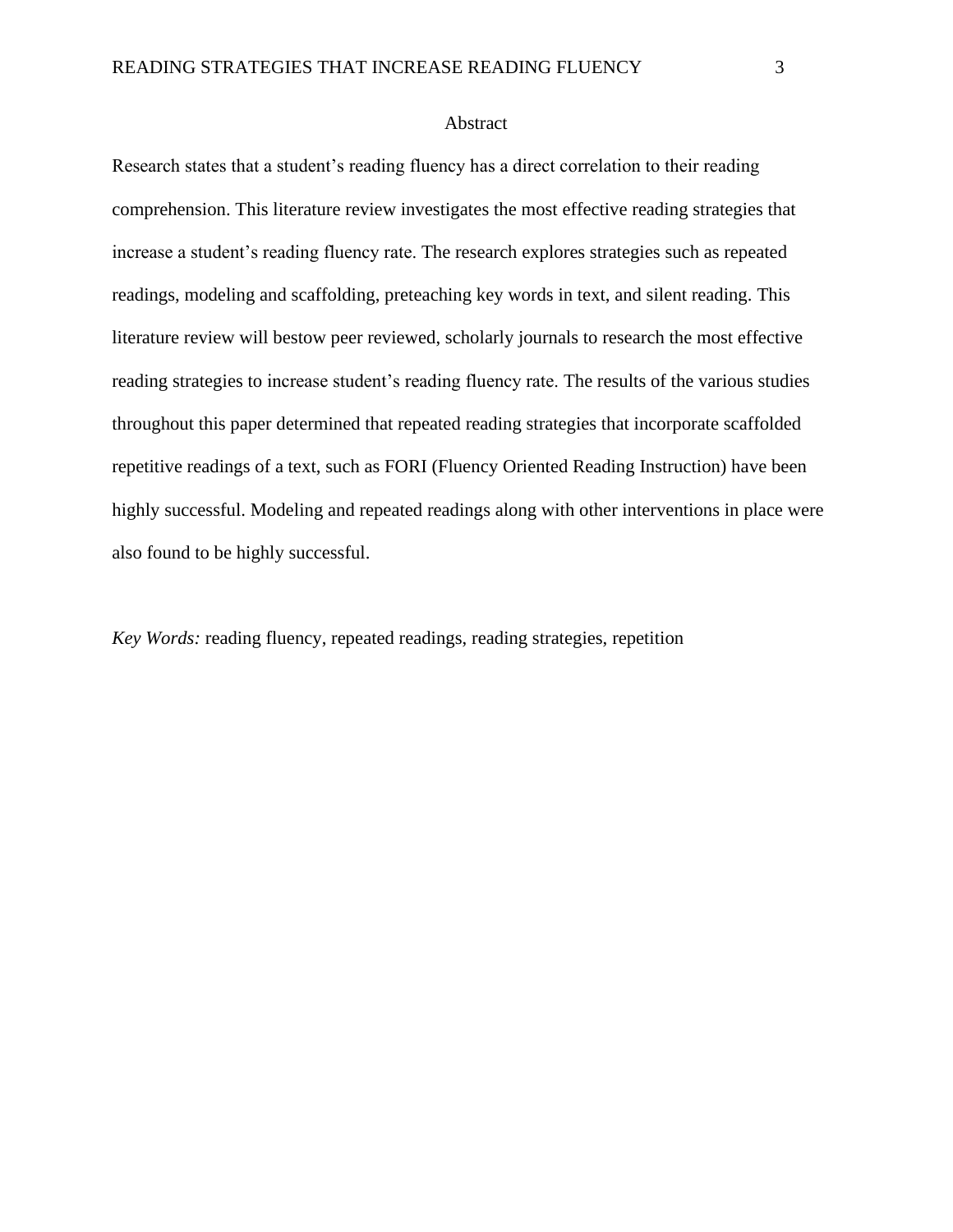# Effective Reading Strategies That Increase Reading Fluency

Reading is the most important component in education. It is the foundation of learning every subject area in school and out of school. According to the National Reading Panel (NPR), there are 5 essential components of reading: phonemic awareness, phonics, vocabulary, fluency, and comprehension. Comprehension is the backbone of reading. If a student cannot comprehend what they read then they struggle with learning. Research states that a student's reading fluency rate has a direct impact on a student's reading comprehension. Reading fluency has been a hot topic for several years. Trying to find new ways to keep kids motivated and excited about reading fluently has been a challenge in many classrooms.

There are multiple strategies that claim to increase a student's reading fluency. There has also been a lot of research done comparing reading strategies to each other to determine which ones are the most effective. According to Mastropieri, Leinart, and Scruggs (1999), there has been substantial research conducted to determine the most effective ways to improve reading comprehension. This literature review will address what the research says about which researchbased strategies are the most effective reading strategies to increase a student's reading fluency. The researcher will collect all of this data and review which reading strategies are the most commonly known to have the most effective results on student's reading fluency. The researcher will use the findings of this literature review to influence instruction.

Some of the reading fluency strategies that will be explored in this literature review are preteaching key words in text, modeling, scaffolding, repetition, repeated readings, listening passage preview, silent reading, group size and duration. The goal of this literature review is to collect and analyze multiple reading strategies to increase student reading fluency to implement into the reading interventionist classroom and general education classroom.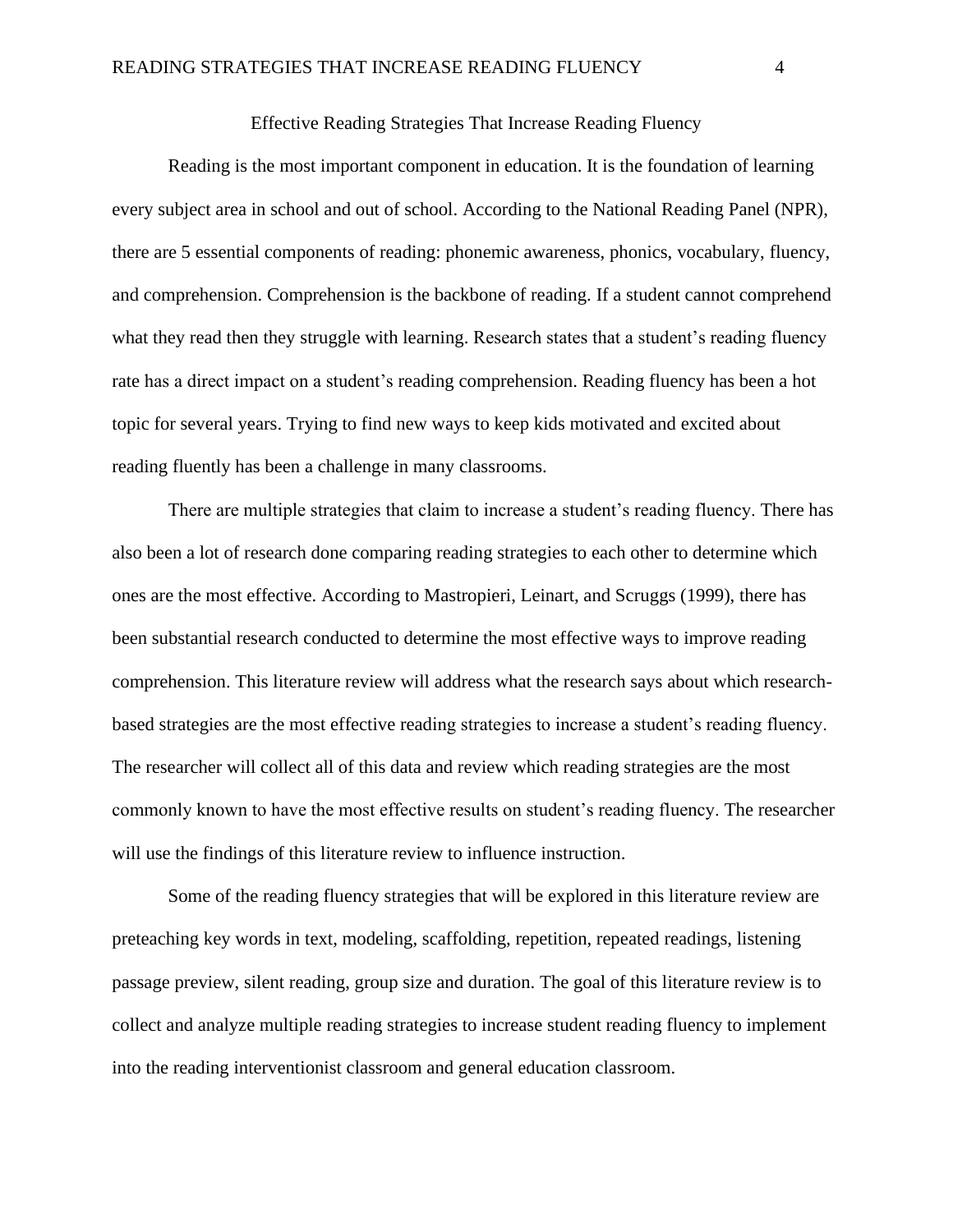# **Literature Review**

#### **What is Fluency?**

The National Reading Panel (NPR) defined fluency as the ability to read orally with sufficient accuracy and speed, plus appropriate expression and identified fluency as one of the five essential components of reading instruction. The five essential components of reading instruction are: phonemic awareness, phonics, fluency, vocabulary, and comprehension. Phonemic awareness is the knowledge that words are made up of a combination of individual sounds. It is a combination of recognizing each sound and holding onto those sounds to blend them into words and the ability to take them apart successfully. The National Reading Panel defines phonics as the method of teaching reading and writing with the relationship between specific letters and their sounds. It is the ability to hear, identify, and manipulate phonemes. The National Reading Panel also defined vocabulary as an essential component of reading instruction because as children are learning to read they are beginning to understand the meaning of the words they are reading. They may not need to know all of the words they read, but it does make comprehension much easier when they know a majority of the words that they are reading. The last essential component that the National Reading Panel defined as an essential component of reading instruction is comprehension. Comprehension is the ultimate goal for reading. Some students can be fabulous readers, but have no idea what they just read. Good readers can read fluently and have the skills to be able to comprehend everything that they read. Each of these components plays a key role in reading fluently. When a student understands phonemic awareness and phonics easily they are able to read or decode quickly. The same is true with vocabulary. The more words that they know fluently the smoother they will be able to read them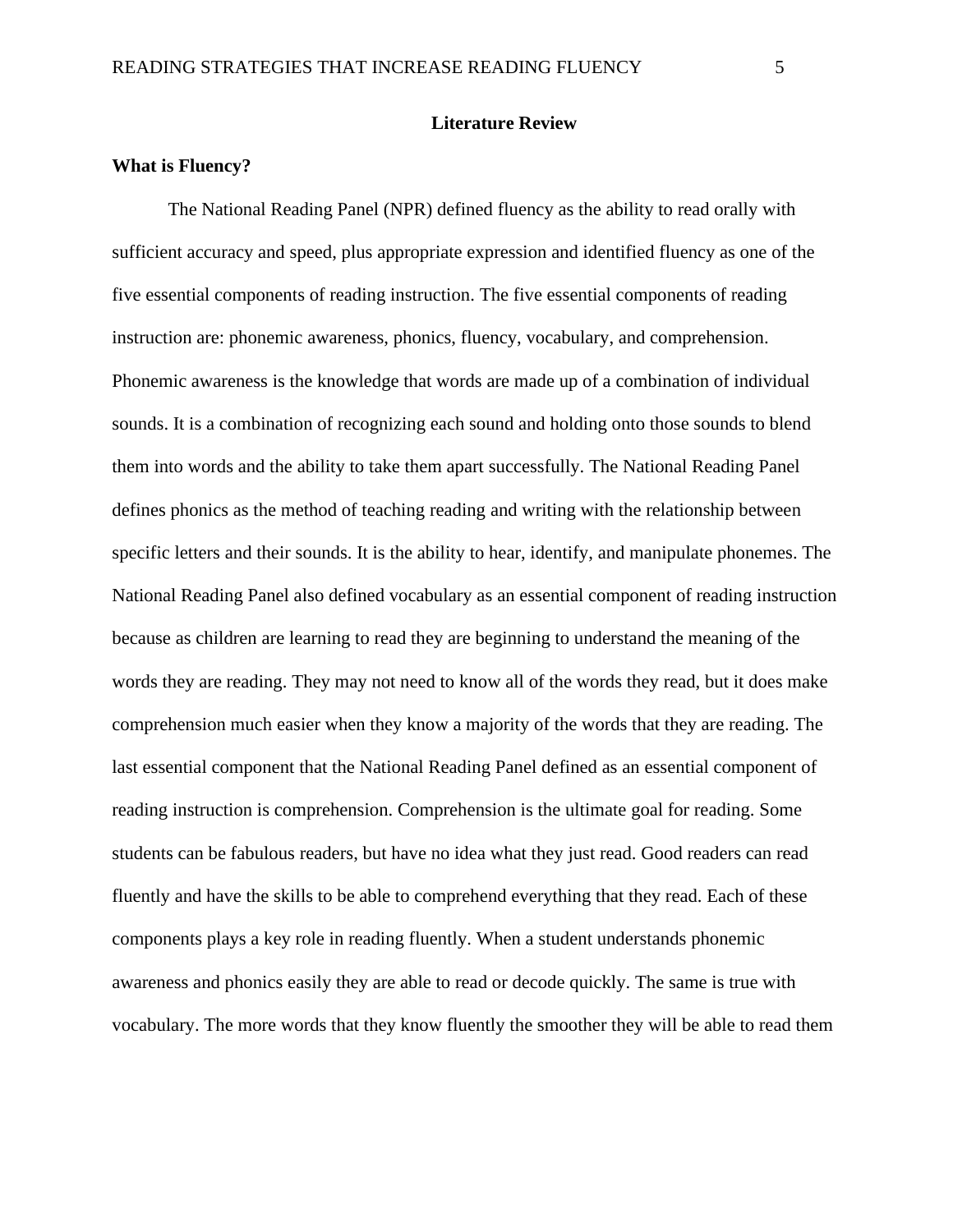and comprehend what they have read. A reader must master all of these components in order to become a really good reader. (The National Reading Panel Report, 2005).

# **History**

Strickland, Boon, and Spencer (2013) stated that the 2011 report of The Nation's Report Card (National Center for Education Statistics [NCES], 2011) indicated that less that a third of students in elementary and middle school were found to be reading below grade level reading proficiency. The report also revealed that reading achievement scores have remained unchanged for fourth grade students and slightly increased for  $8<sup>th</sup>$  grade students from 2007-2011. As expected, the findings were alarming to say the least.

The literature shows that students have been struggling with oral reading difficulties for years. According to Rasinski & Hoffman (2003), near the end of the 19<sup>th</sup> century and beginning of the  $20<sup>th</sup>$  century, the dominant role of oral reading as the primary mode of instruction in reading was challenged. Since then, many strategies have been implemented to try to increase a student's reading fluency. Strategies such as: oral reading, round robin reading, and repeated readings were some of the first ones implemented. Putnam, Smith, & Cassady (2009) stated that beginning in the 1990's, there were large increases in the number of legislative actions directed toward federal and state policy initiatives. The findings of this research were that when legislation mandates change, teachers felt no value or commitment to follow through to implement the modifications. The teachers were not outright protesting the laws, but just did not change their day-to-day teaching methods within their classrooms. They modified their practices just enough to avoid punishment.

The report determined that at the school level the teachers must be supported in their work. The teachers work first hand with students and know what is effective and what isn't effective and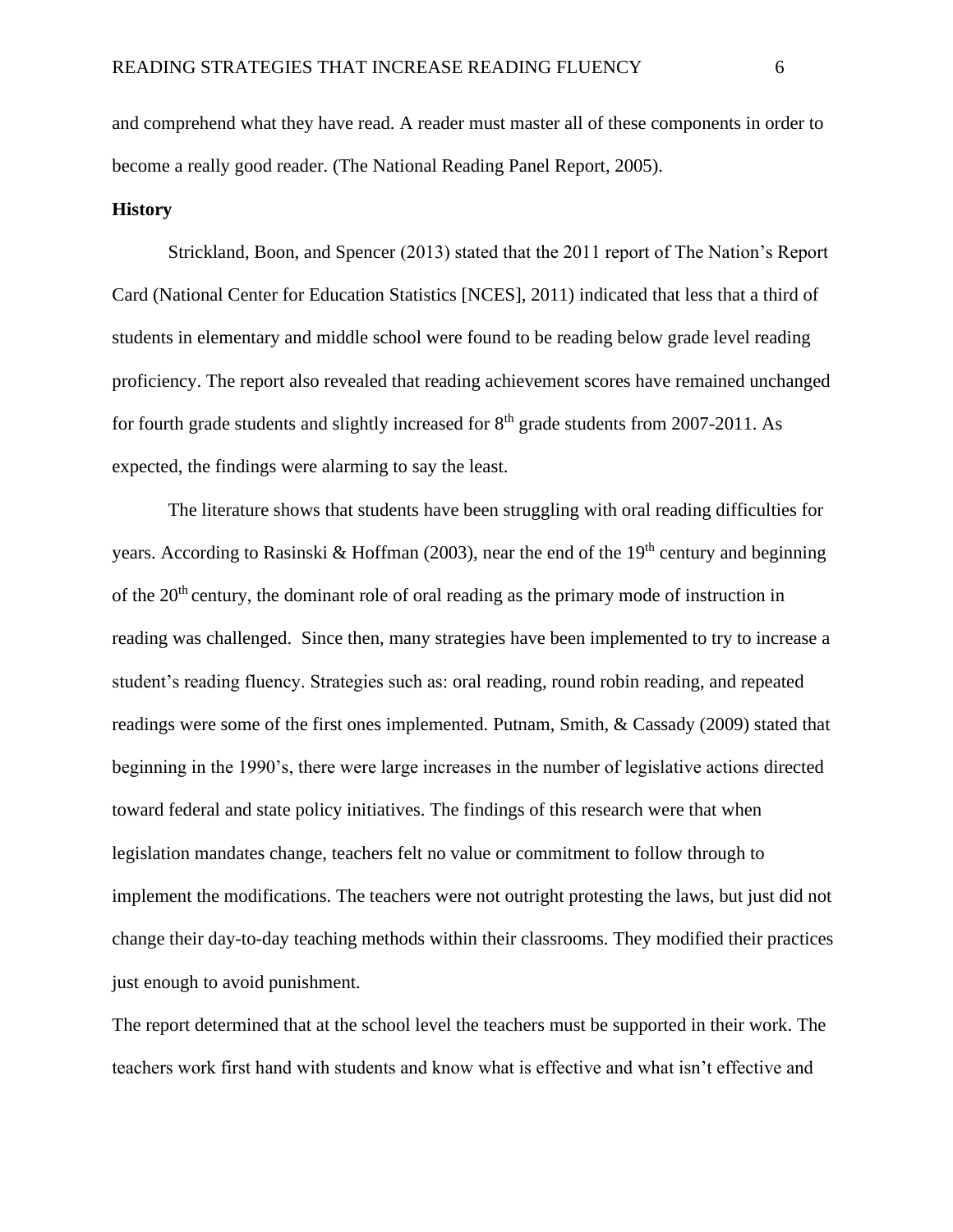that it must be a collaborative effort to increase good reading instructional strategies. As Putnam, Smith, and Cassady (2009) stated, they must change their expectations that all teachers are willing and able to teach in the same fashion in order to actually influence reading instruction and learning that is taking place in the classrooms.

Although it has never been widely advocated, one of the first strategies for reading fluency was round robin reading (Rasinski & Hoffman, 2003). However, in the beginning it was used more for checking accuracy than fluency. Teachers liked this form of instruction due to the fact that it offered minimal preparation and the teacher could help students with errors. However, many students found this method to be embarrassing due to the fact that their errors or lack of competence would be publicly displayed. Another method that Rasinski & Hoffman (2003) discussed that has been used in the past for improving students' fluency was Paired Reading. In this method, a less fluent student was paired with a student that read fluently. The fluent reader would adjust their reading rate to the student that was not fluent. The less fluent reader could also choose to read independently for a portion of the time. The duration for this reading strategy is for 10-15 minutes. This reading method is still said to have a positive effect on a student's reading fluency. Research conducted by Mastropieri, Leinhart, and Scruggs (1999) stated that peer tutoring resulted in gains for students with reading difficulties. Students that peer tutored also had more opportunities to practice reading aloud and other activities that were able to build fluency as well. Another method that Rasinski & Hoffman (2003) described that has been used in the past for increasing student's reading fluency is the use of Reader's Theaters. Students are given scripts for a part and they practice their parts repeatedly. The students then stand in front of an audience and present the play. The play must be performed with expressive and meaningful voices. This form of reading strategy has a high student interest rate. Students really enjoy acting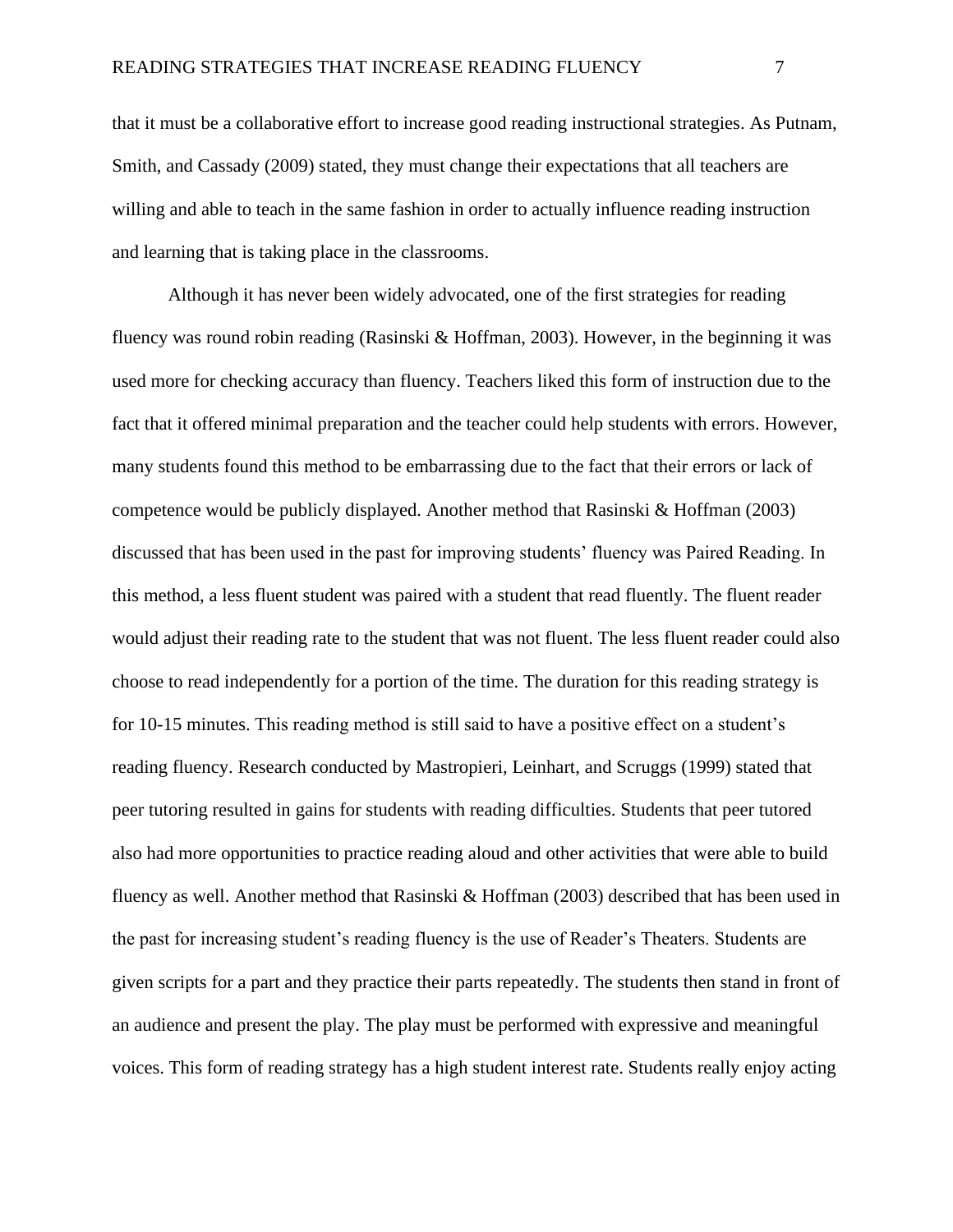out the parts and performing in front of an audience. This form of reading strategy has been highly effective in the past and still has an effective growth on a student's reading fluency rate. According to the research conducted by Rasinski & Hoffman (2003), researchers found that the Readers Theater group substantially outperformed two other controlled classroom groups for reading fluency rate and overall reading achievement. Another reading strategy that has been used in the past is cross-age paired reading. This reading strategy consists of older students reading with and to younger students. This allows the younger students to hear what a fluent reader should sound like. This is a strategy that still shows growth for students' reading fluency. Students really enjoy reading to other students and being read to by other, older students.

Overall, oral reading fluency has been a topic to focus on in education since the end of the 19th century. As far back as the mid nineteen-century, schools were beginning the process of using oral recitation (Rasinski & Hoffman, 2003). Determining the most effective ways of implementing teaching strategies to increase reading fluency is still yet to be determined. As in the past, successful teachers have provided their students with a regular stream of comparatively easy reading materials.

# **Repeated Readings**

Repeated readings were the most commonly used researched strategy implemented throughout this literature review. Research conducted by Mastropieri et al., (1999) outlined several reading strategies to increase reading fluency, including repeated readings. During this research, students were given passages to read repeatedly. Students that read a passage as least seven times read the passage more fluently than students that read the passage two or three times. Another finding of this research was that students that read passages that had a significant amount of overlapping words had more gains. The findings also stated that students that were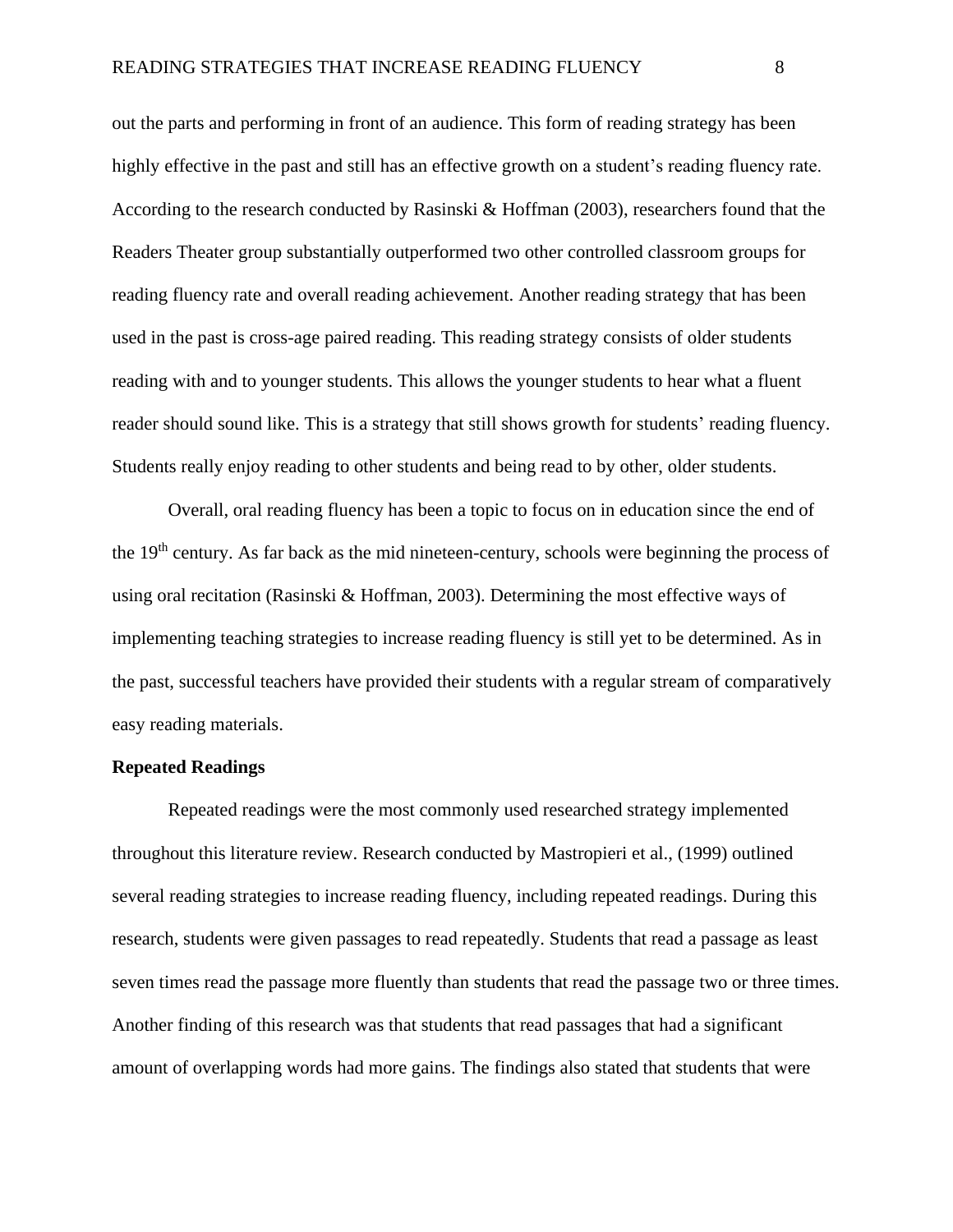struggling readers had more effective gains when given specific instructions or were pre taught specific words.

Strickland, Boon, and Spencer (2013) also provided an extensive review on the effectiveness of using repeated readings as a strategy to increase a student's reading fluency. This research consisted of research-based repeated reading studies that indicated large to moderate gains in reading fluency and comprehension in the findings. This was research-based and was conducted from 2001 to 2011 on students with learning disabilities. In this study repeated readings were compared alone, they were compared to other reading interventions, in combination with other reading interventions, and as a part of a reading program. Repeated readings as the primary intervention was proven as an effective reading strategy to increase reading fluency and has the potential to increase students' comprehension in students with or without learning disabilities at the elementary grade level. The study by Strickland et al. (2013) also compared repeated readings to other reading interventions revealed that students in the repeated readings intervention groups outperformed the other reading fluency groups. The study that consisted of repeated readings in combination with other reading intervention groups revealed that students had significant gains. The study by Strickland et al. (2013) that consisted of repeated readings as a part of a reading program revealed that students had great gains as well. Overall, the study conducted by Strickland et al. (2013) suggested using repeated readings as the primary intervention, in combination with other reading interventions, or as part of a reading program. The limitations of this study consisted of a limited number of participants to give an accurate representation of the effectiveness of the strategy, there was not a homogenous group of students in the classroom, some of the studies do not report student demographics, and there were not any standard protocols in place for the repeated readings. Another study in the research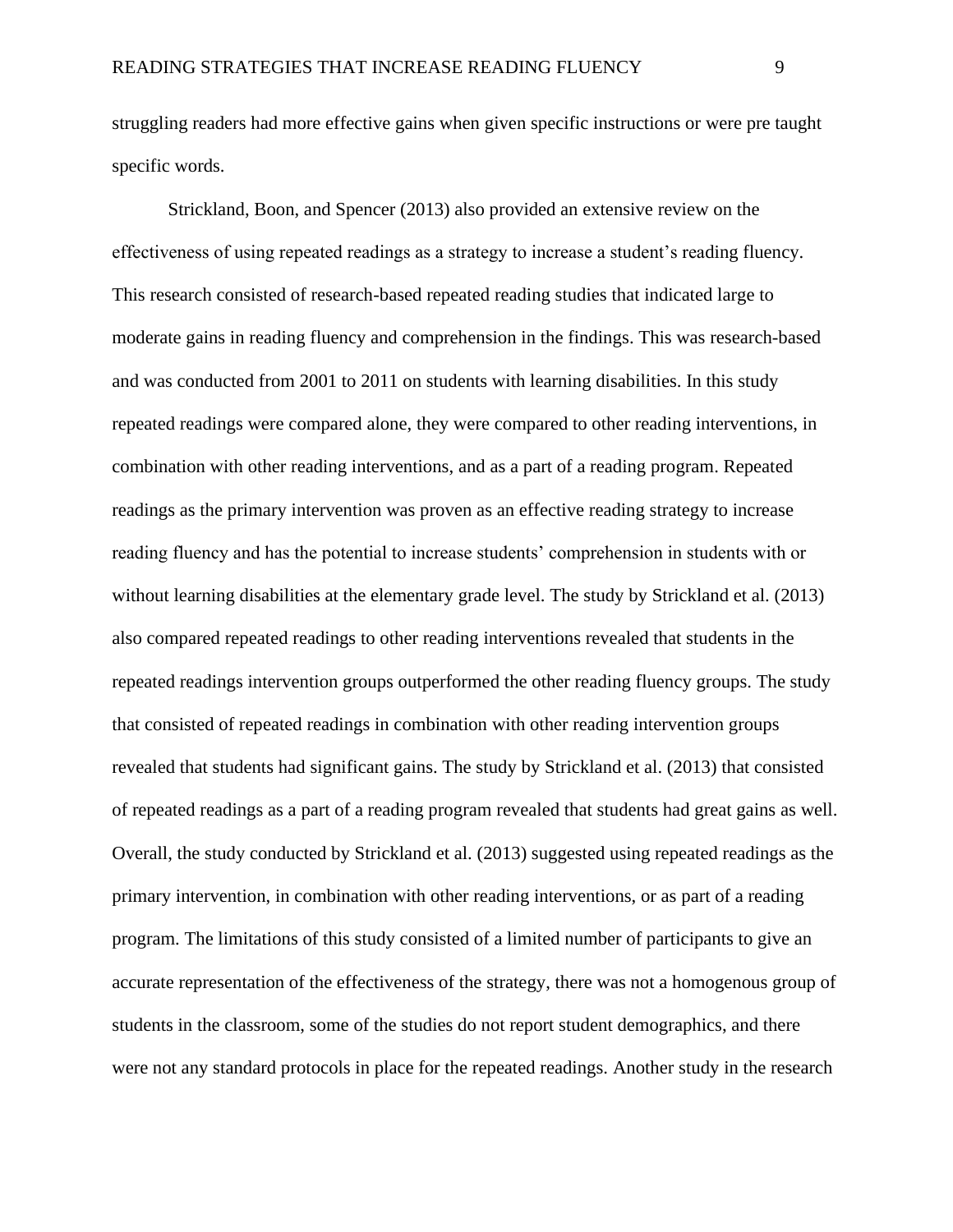by Strickland et al. (2013) compared a group of students using repeated readings and continuous reading to a controlled condition with no reading interventions in place. The students in the repeated reading and continuous reading groups outperformed their peers in the controlled group with no reading interventions in place. Strickland et al. (2013) also studied repeated readings in combination with other reading interventions. This study also resulted in great gains with reading fluency. The results of this research overall indicated that repeated readings should be implemented in the classroom to improve students' reading fluency. (Strickland et al., 2013). Some of the limitations of the study include the small sample size used, most of the studies did not include a homogenous group of students, and no standard protocols were followed to implement the repeated readings.

The study by Begeny, Krouse, Ross, & Mitchell (2009) consisted of examining three small group interventions using repeated readings, listening passage preview, and listening only. In this study, four-second grade students with below average or average reading skills were evaluated. The reading probes used during the intervention were Dynamic Indicators of Basic Early Literacy Skills  $6<sup>th</sup>$  Edition (DIBBELS) at the  $2<sup>nd</sup>$  grade reading level. The conditions for this study were very specific and clearly followed. Listening passage preview consisted of the student listening to a more skilled reader read the passage while following along silently. In this study the skilled reader was the teacher. This study resulted in repeated readings as the most effective reading intervention to increase reading fluency followed by listening passage preview.

The limitations of this study consisted of a limited number of students in the study and the amount of time on task was not clear. The researcher recommended further study with a larger sample of students to get a more accurate result of the effects of the strategy. The study by Murry, Munger, and Clonan (2012) also examined the use of repeated readings to increase a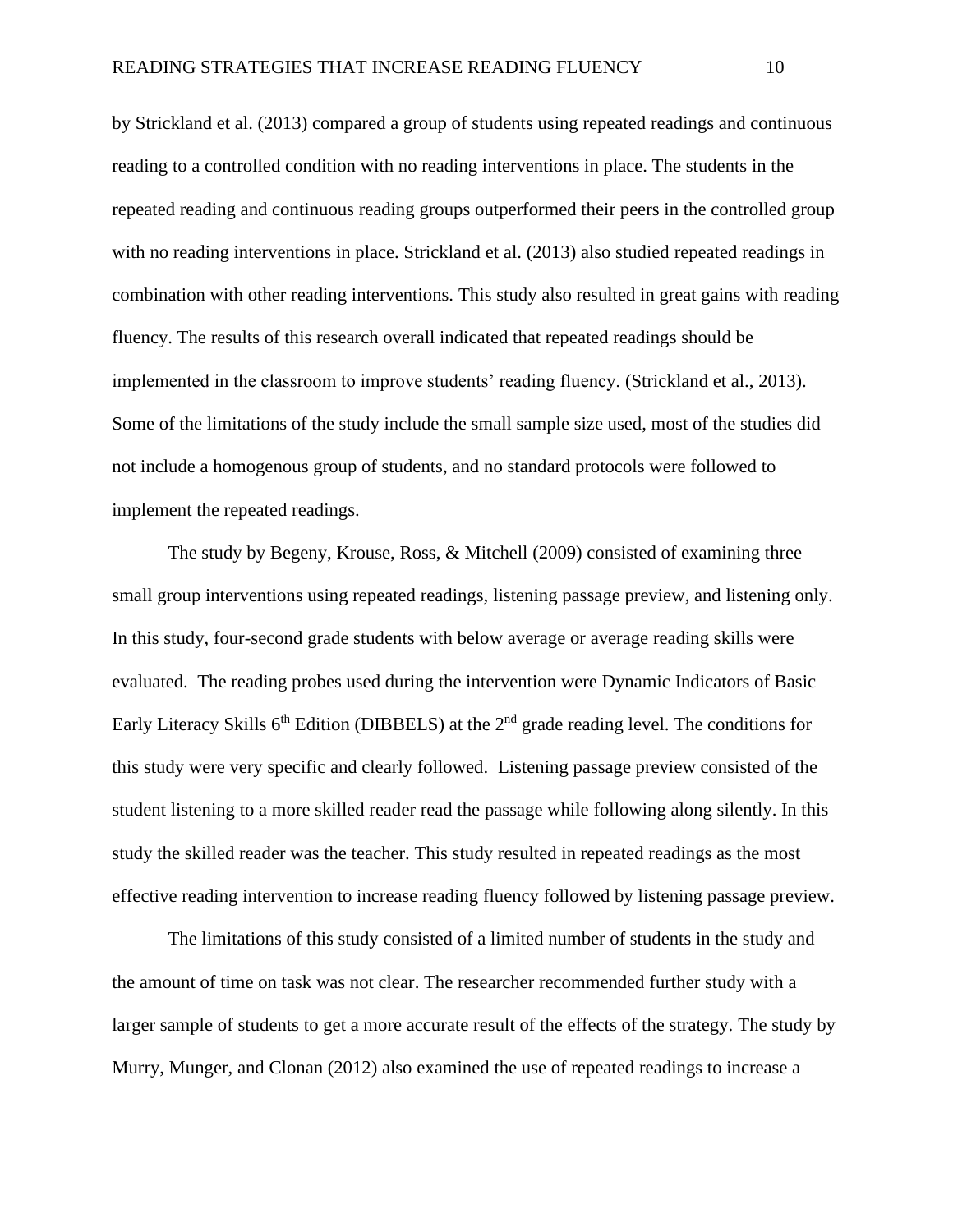student's reading fluency. This study consists of a case study to use assessment as a strategy to increase reading fluency outcomes with students that have reading difficulties. The goal of this study was to prove that assessments could identify underlying reading difficulties in order to display how improvements in oral reading fluency can be achieved. This study consisted of a reading clinic where graduate students work one-on-one with struggling readers. One specific study pointed out the importance of using assessments to guide instruction. A student was given an overall assessment that resulted in displaying his lack of phonics knowledge in specific areas. His teacher used the assessment to create lessons that helped his with his decoding struggles. He went from gaining one word a week to nearly three words per week as his intervention progressed. Repeated readings alone would not have been an effective strategy with this student. However, after implementing more targeted assessments and interventions to assist with his word reading difficulties this student showed great improvements.

#### **Poetry and Rhymes**

Rasinski, Rupley, Paige, and Nichols (2016) examined strategies based on research to increase students' reading fluency. They found that both phonics and reading fluency have been identified as the two most critical components in a student's successful reading development. Rasinski et al. (2016) also noted that from theory and their research, it is extremely important for students to be able to recognize print accurately and with meaningful expression and phrasing.

Rasinski et al. (2016) also found that the use of poetry and rhymes in choral reading is a powerful tool to help students develop mastery in word decoding and reading fluency. The article also stated that the use of alternative texts such as poetry, Reader's Theater scripts, song lyrics, and speeches lead to improvements in reading fluency, as well as comprehension and overall reading achievement. As the authors pointed out, the objective to teaching poetry is to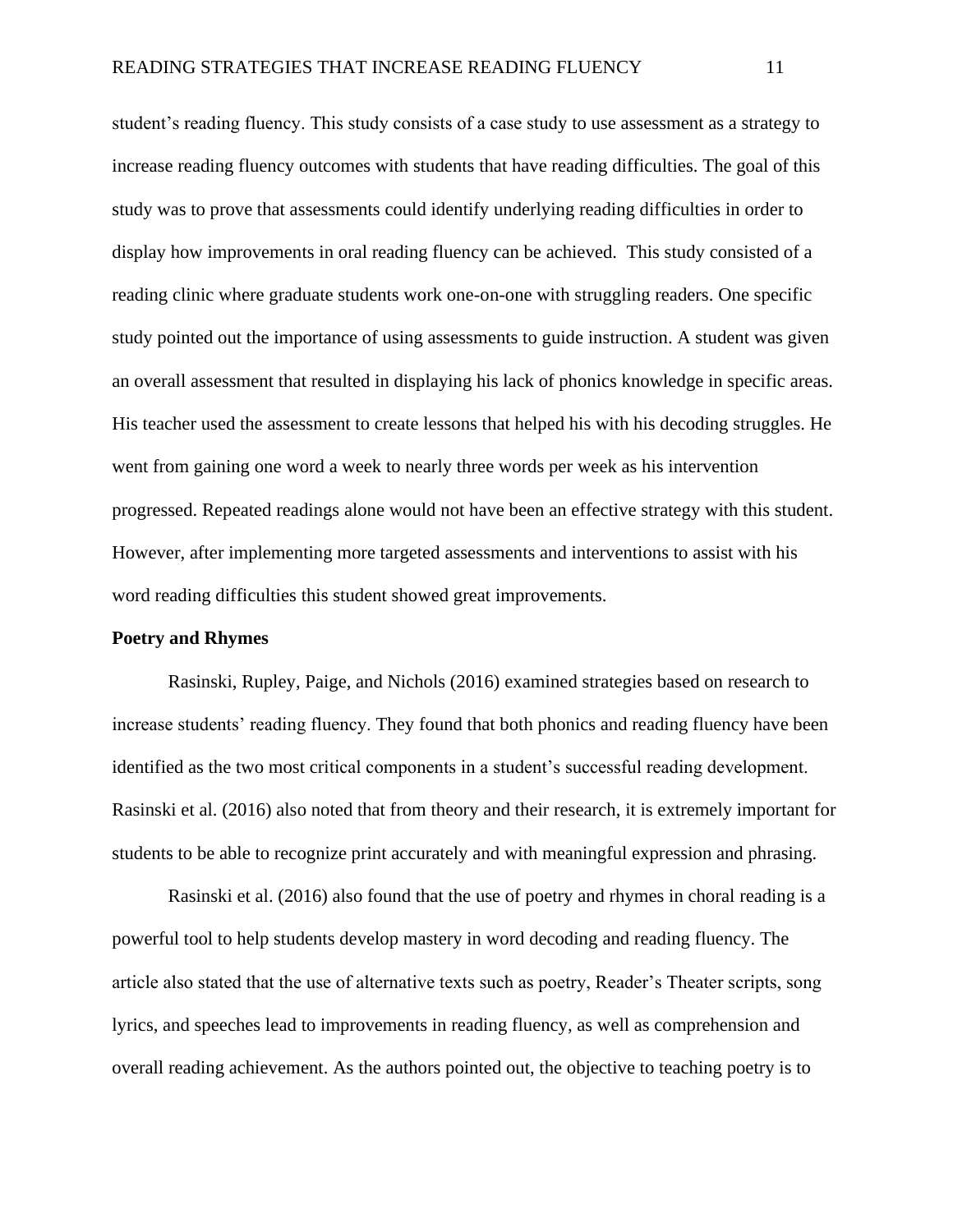teach the readers the orthographic patterns so that the can use those patterns when encountering words in new text. Rasinski et al (2016) also pointed out that as teachers teach word families and how to manipulate them to make new words, it helps students be able to use analogies when learning to read. Rasinski et al. (2016) goes on to say that they suggest a three-step sequence of instruction to use rhyming poetry to teach phonics and reading fluency. The first step is for the teacher to identify a target word family and brainstorm words in that family. Step two moves the words from the word family to practicing words in isolation to practicing them in text or rhyming poetry. The third step is for the teacher to model using the words to write a poem of her own. The students are then encouraged to do the same. They can use them as poems or create little songs to sing. This also adds greater variety to their learning and allows them to be more involved and interested in their learning. They also suggested further research on the length of treatments and how the alternative text affects the student's attitudes and motivation. The researchers also found that the use of modeling fluent reading and supporting students when they are reading orally are key methods in increasing reading fluency.

#### **Preteaching Words**

Coulter & Lambert (2015) conducted a research project to determine the effects of preteaching key words on accuracy and fluency in connected text with three fifth grade students with learning disabilities. The students received small group reading instruction in a resource room for 25-30 minutes 3 to 4 days per week. Researchers selected 15-20 multisyllabic words that the students would most likely miss from each passage. The words were then pre taught one word at a time. The researchers in this project found conflicting reviews when preteaching key words to increase reading fluency. The researchers found that in some studies, preteaching words increased speed and accuracy throughout the group. However, in other studies that was not the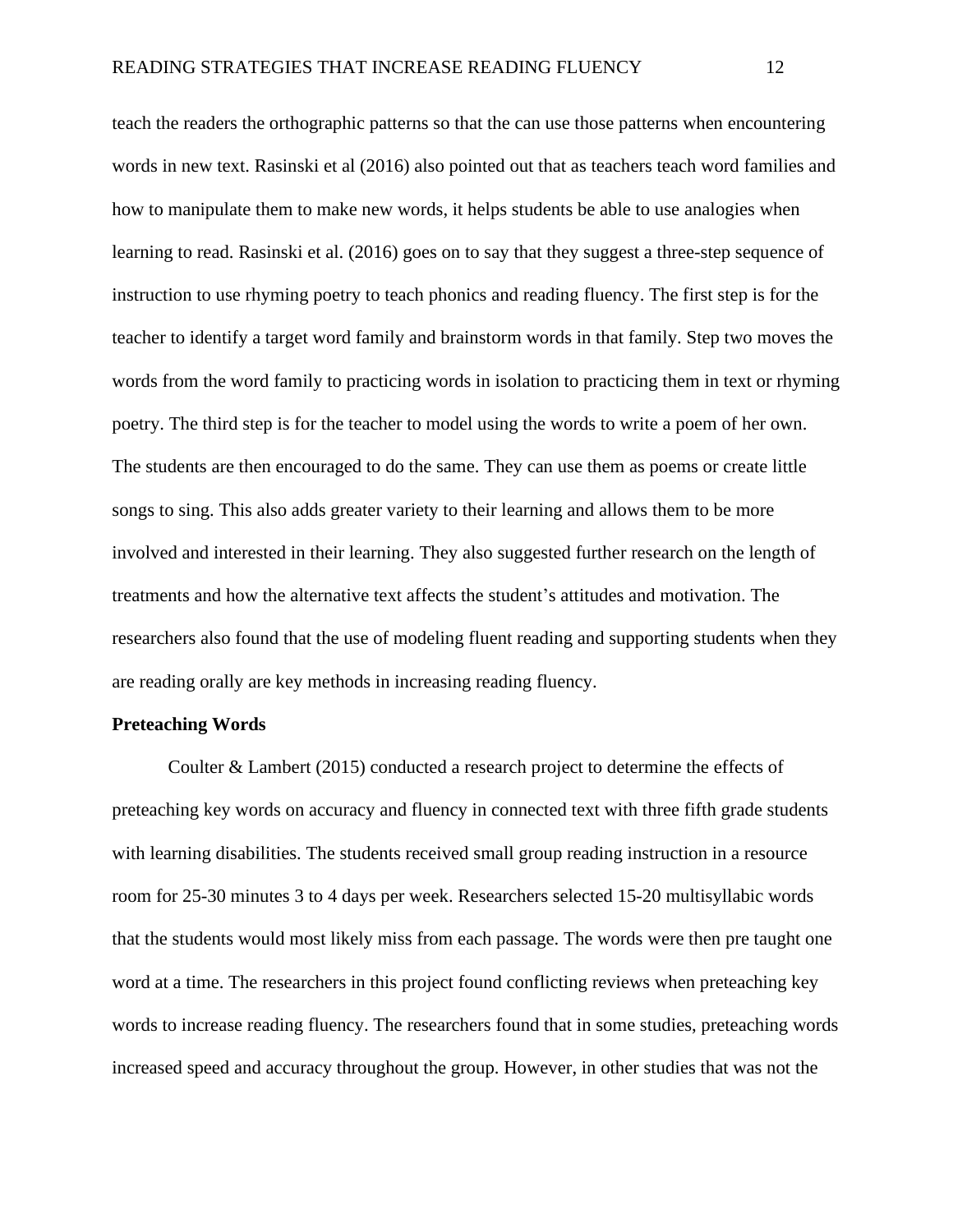case. One study showed that training words in context was more effective than training words in an isolated list. Accuracy scores for all three of the students went up. One of the limitations of this study that could have affected the results was that all three participants were absent from school a number of days during the intervention due to illness. Another limitation could be the variability of the passages could have affected their fluency scores.

Another study by Jasmine & Schiesl (2009) researched the effects of word wall words and word wall activities on the reading fluency of 20 first grade students. The purpose of this study was to help improve student's reading fluency by interacting with a word wall and the activities related with the word wall. The researchers consisted of a college professor and field supervisor of student teachers who had observed ineffective ways of using word walls in lower elementary classrooms. The other researcher was a first grade teacher that wanted to research the most effective ways to help her students. The study was conducted over a period of four weeks. The researchers identified four stages of reading development: 1) pre-alphabetic stage, 2) partial alphabetic stage, 3) fully alphabetic stage, and 4) the consolidated alphabetic stage. They revealed that each of these stages was designed to build upon each other. One important point that was made was that as important as it is to know sight words and be fluent with them, word walls could become the core to reading fluency.

During the research by Jasmine & Schiesl (2009) structured word wall activities were created to help students with the fluency and comprehension of the sight words. The activities were taught during daily reading instruction and center time. The methods of data collection for this study was pre and post running records, teacher observations of word wall activities, and interviews with students about their experiences with word wall activities. The results of this study showed that word wall activities might have been a factor in increasing word recognition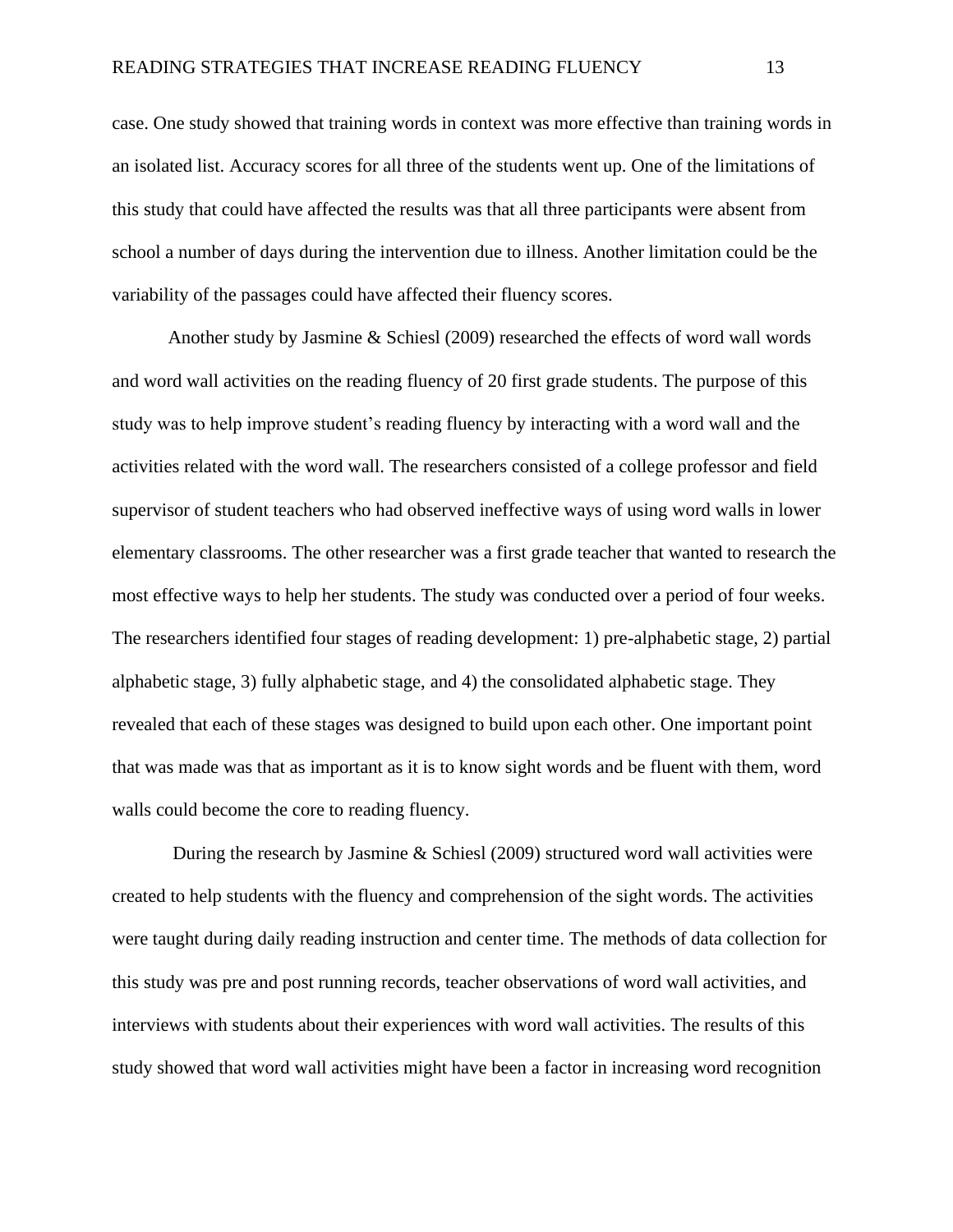in reading fluency. Some of the limitations of this study were that the students were first grade students and could have been easily distracted during word wall activities. Another limitation was student absences, and restricted data collection. This research confirms that there is potential to increase a student's reading fluency rate by implementing word wall activities. A study conducted by Mastropieri, Leinart, and Scruggs (1999) also found that computers could be used effectively to provide practice for sight words that build reading fluency. They can also be used to assess or measure reading abilities.

#### **Modeling, Scaffolding, and Repetition With Connected Text**

Modeling, scaffolding, and repetition with connected text is another reading strategy that Kuhn, Rasinski, and Zimmerman (2014) researched to improve reading fluency. This study consisted of FORI (Fluency Oriented Reading Instruction), Wide Reading FORI, and FDL (Fluency Development Lesson). FORI is based on a five-day cycle with the teacher providing full support on Day one and lessoning the support each day with the students on their own by Day five. A new text is introduced on Day one, with the teacher giving some background information about the new text involving activities. The teacher then reads the text aloud while the students follow along in their own texts. This also allows the teacher to model how fluently the text should sound. Following reading the book will be a discussion about the book involving comprehension focus. Day Two consists of echo reading the book. Following the reading will be activities to expand on the meaning of the text. On the second day the student will be taking the book home to read. Day Three consists of choral reading the book. Day Four, the students read the book with a partner. They act as coaches for one another.

According to the research conducted by Kuhn et al. (2014), students using the Fluency Oriented Reading Instruction (FORI) format went from the  $25<sup>th</sup>$  percentile to the  $75<sup>th</sup>$  percentile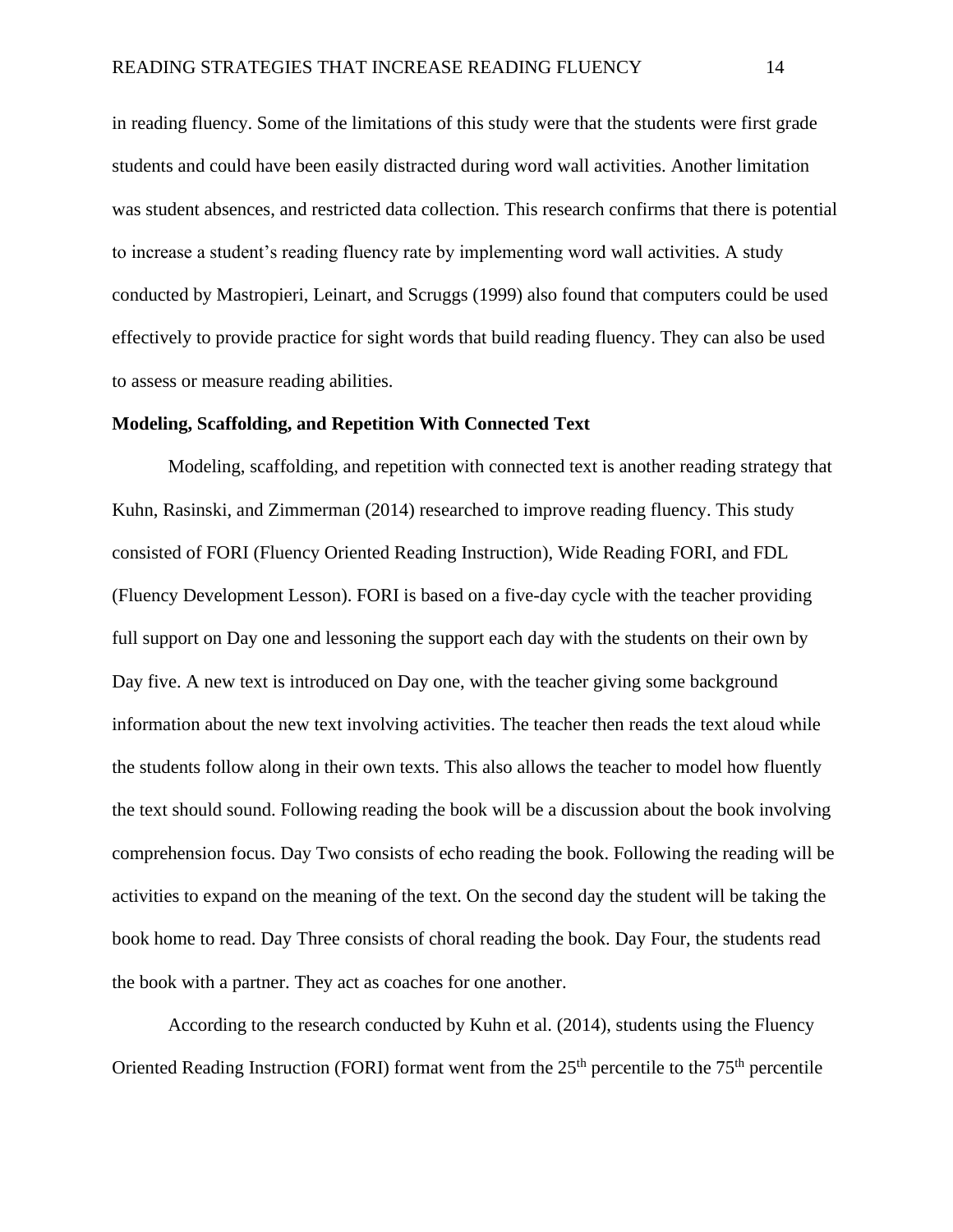in their reading fluency. The study by Kuhn et al. (2014) also found that Wide Reading FORI consists of the same principles as FORI, however, where students read a single text with FORI, Wide Reading FORI has them read three texts over the same five-day period. The Fluency Development Lesson (FDL) incorporates the same principles found in FORI and Wide Reading FORI. However, instead of spreading the lesson out over a week, the lesson is all done in one day. This allows the lessons to be longer, no more than 30 minutes and more intense. The researchers found that all three of these approaches have been very effective in improving student's reading fluency scores. They also found that these lessons were highly motivational for students. Kuhn, Rasinski, and Zimmerman (2014) found that one of the most important features connected with increasing student reading fluency is the amount of time students actually spend reading. They recommended that for students to read aloud 20-30 minutes per day to increase and maintain reading fluency. Another important component to increase students' reading fluency is to use texts that challenge the students. When texts are challenging the students have an opportunity to be exposed to grade level textbooks that allow them to decode and understand comfortably with support from the teacher. The research conducted by Kuhn et al. (2014) showed that when students were not challenged, they did not make significant progress. The study also showed that the scaffolding of challenging text that the FORI and the FORI Wide approaches used gave the students just the right amount of support through repetition and modeling.

#### **Silent Reading**

Reutzel and Juth (2014) found that silent reading routines produced several different outcomes with elementary students. The authors researched the effects of using silent reading to increase students' fluency rates. The researchers investigated an evidence-based framework for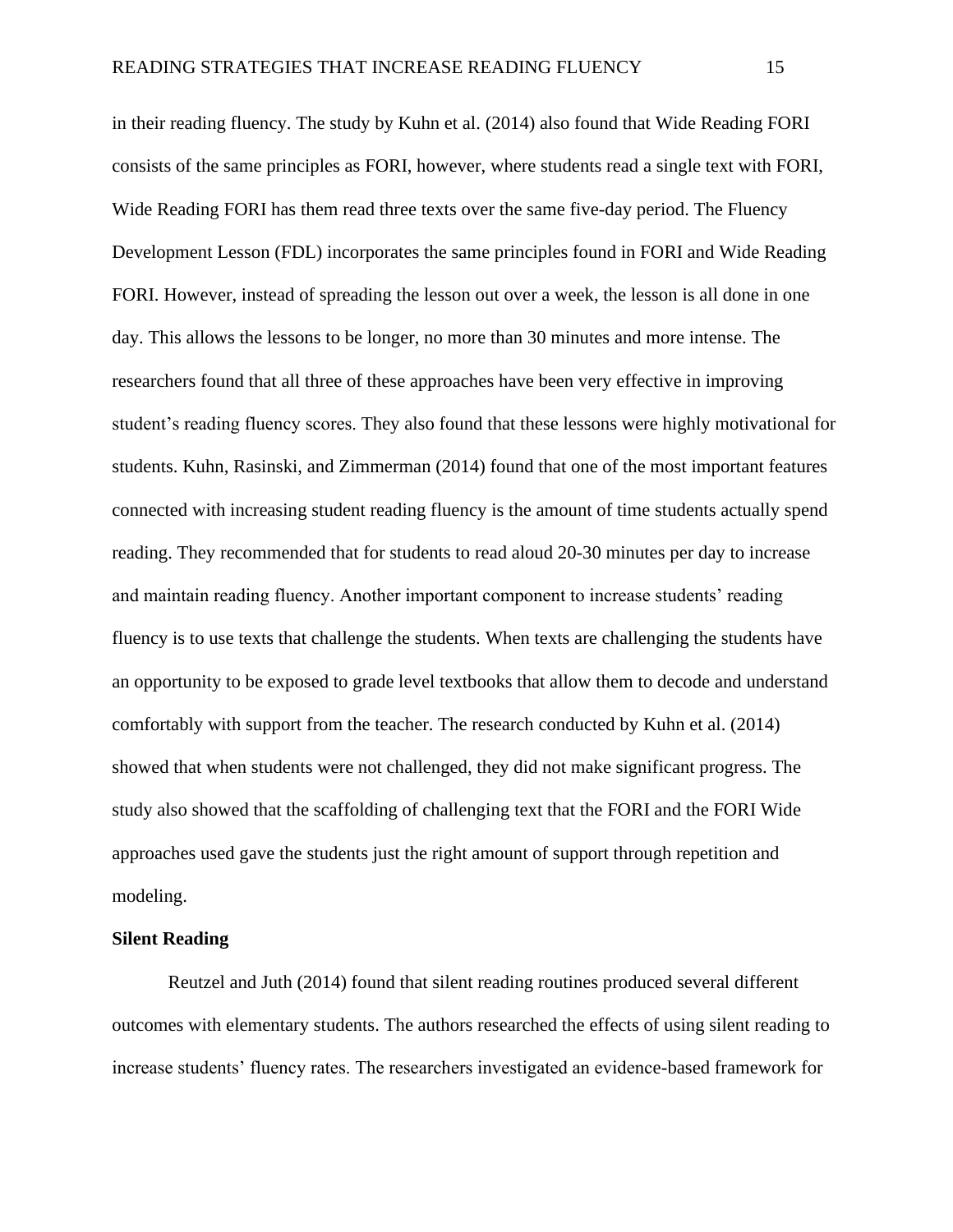silent reading for students in  $3<sup>rd</sup>$  through 6<sup>th</sup> grade. According to Reutzel and Juth (2014) using specific instructional content and contexts that motivate silent reading is extremely important to student reading fluency. The researchers discovered five major concerns: (1) How Students Self Select Reading Materials, (2) Student Reading Stamina and Time on Task, (3) Student Accountability, (4) Lack of Student Talk About Text, and (5) Teacher Engagement. (Reutzel and Juth, 2014) Struggling readers often pick out books that are difficult for them which in turn make them frustrated and lose interest in reading. Student book selection is key to a student's reading success. Reis, Eckert, and McCoach (2008) found that when students read relatively easy library books for a period of six weeks their reading level, vocabulary, and rate went up. Time spent with the appropriate text improves word reading as well as comprehension.

Reis et al. (2008) also stated that simply allocating time to read is not enough. Students need to be fully engaged in reading text. It is very difficult to know exactly how much time on task students are actually reading so teachers need to combine reading time with motivational practices. Student accountability is necessary to ensure that students reading times are productive. Teachers need to make sure that students are given some type of work to document the time they spent reading. Things such as a reader's response notebook or book logs are a couple of effective ways to hold students accountable. Another important component that the researchers recognize are students talking about the text. When students know that they need to know details about the text they are reading it helps them have a focus for their reading. When students discuss the text that they are reading with a group it helps them socially interact with one another and motivates them to read. This also helps hold the students accountable when they are reading and keeps them focused. Teacher engagement is the last important component. In the past the teacher was expected to model silent reading while the class silent read. However, now it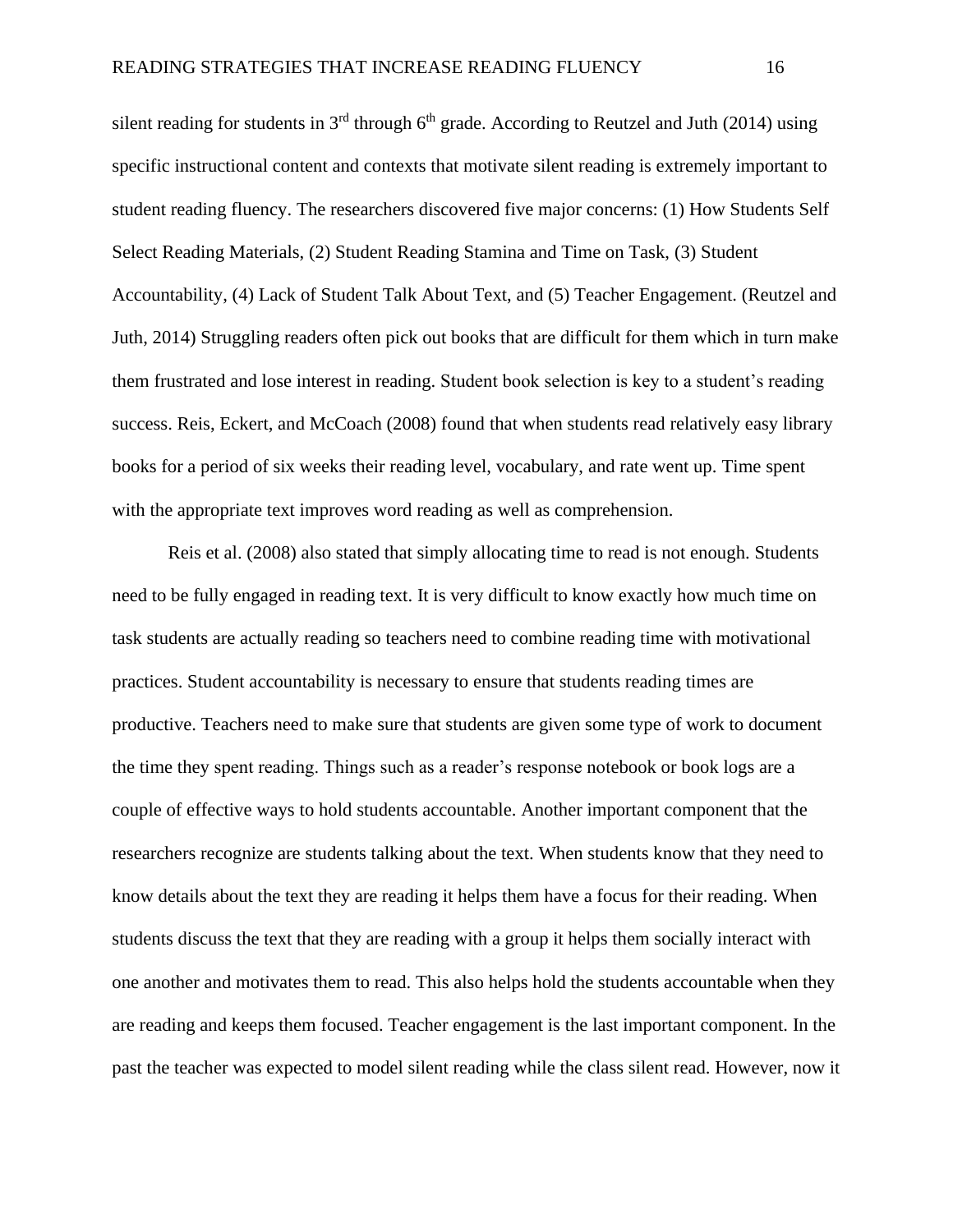is more important that teachers promote books to students to encourage them to read. Providing students with scaffolding is extremely important. One limitation of this study consists of treatment diffusion where the teachers assigned to either the treatment group or the control groups discuss the group on a daily basis. Another limitation in this study is the use of ITBS as an assessment and it is not able to recognize subtle differences in reading comprehension. A third limitation of this study is the limited amount of time the study took place. The researchers recommend implementing the study for an entire school year to give teachers time to adjust to the new program.

Reutzel and Juth (2014) discovered four evidence-based components that support silent reading fluency development during their research. They are: (1) allocated practice time, (2) supportive classroom environment, (3) engaged reading, and (4) teacher scaffolds and instruction. They believe that these four components will help educators successfully implement a reading program that supports the development of silent reading fluency in elementary classrooms. As the researchers stated, the allocated practice time for reading should consist of the students reading for the whole time allocated, not looking for books or materials to read. The second important component, supportive classroom environment, is another extremely important piece to a student's success. The classroom environment needs to include a variety of books organized to support easy selection for the students. Comfortable seating is also another important component to encourage student's success. The classroom library needs to be located in a quiet and peaceful area of the room as well. Another successful way that the researchers discussed for book browsing is for the teacher to code the difficulty of the books within the classroom so students know what books they can easily read and which books are too difficult for them. Student engagement is another important component to supporting a successful silent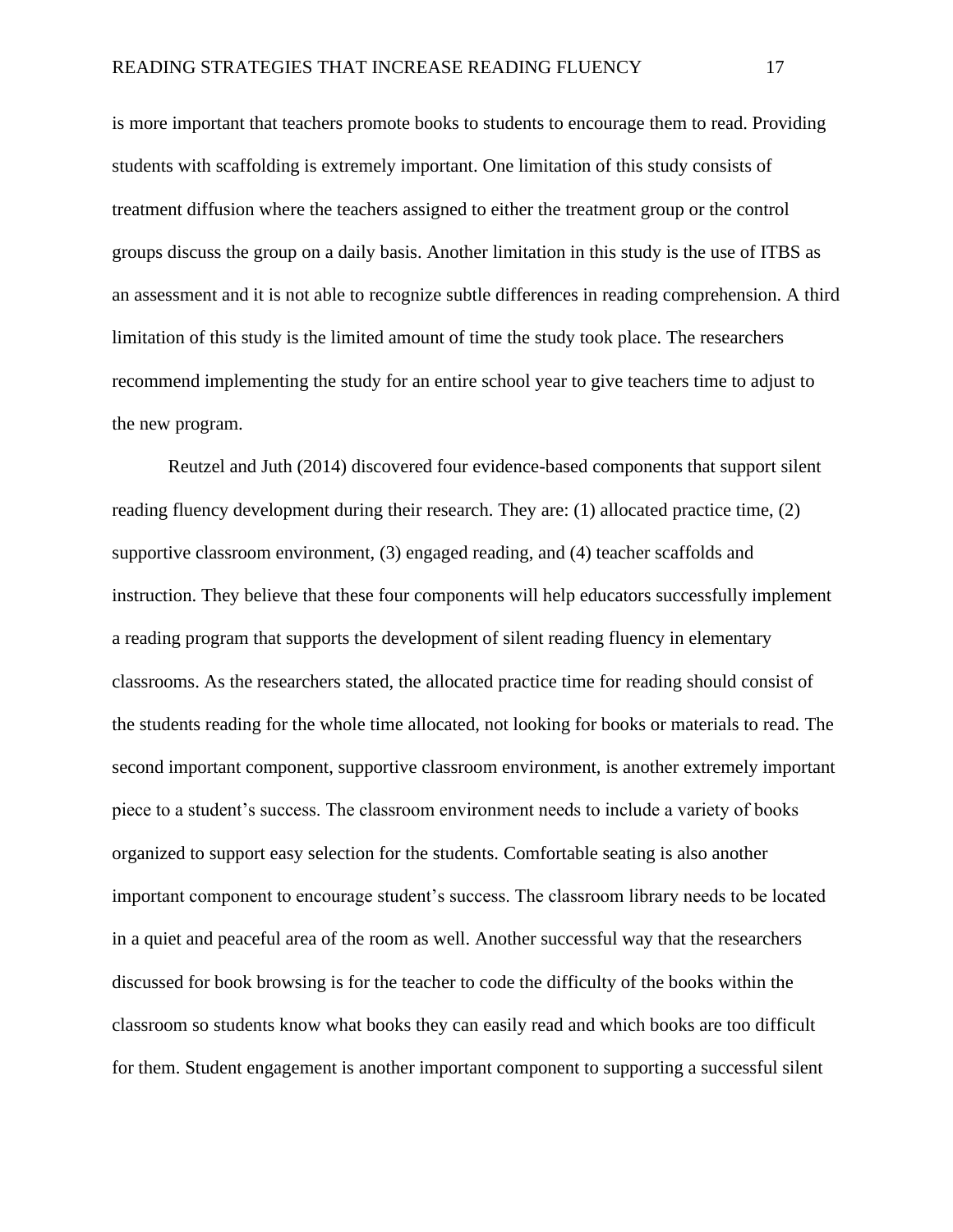reading fluency program. When students have a choice in what they read they are more engaged in their reading. Student engagement also promotes discussion and social interactions around texts and also promotes an increase in literacy skills. The fourth important component is teacher scaffold and instruction. An initial study concluded that there was no evidence that reading practice alone improved reading fluency. However, during a second follow up study it was founded that reading practice combined with instruction had significant effects on fluency and comprehension scores. Overall this study concluded that many questions still remain as to which strategies effectively increase student reading fluency the most. However, current research strongly supports the use of the four evidence-based components discussed earlier.

# **Teacher-Student Ratios and Time Variations**

Another study by Ross and Begany (2014) researched the effects of an evidence-based reading fluency intervention that consisted of a variety of student-teacher ratios and varying duration times. The study consisted of four struggling second grade students. The study consisted of: small group with a 14 minute intervention, small group with a 7 minute intervention, one on one with a 14 minute intervention, and one on one with a 7 minute intervention, and a no intervention controlled condition. The results of this study showed that there was little difference in the student's outcomes between small group and one-on-one interventions. The findings also showed that all students made gains during their interventions compared to the controlled group, however, two students made more meaningful gains than the rest. The longer intervention duration appeared to be more effective than the shorter intervention durations. The researcher recommends that interventions start between 12-15 minutes in length, this would be the most efficient and effective way to increase reading fluency. One limitation of this study is that it only measured student reading outcomes on two generalized measures of reading fluency and did not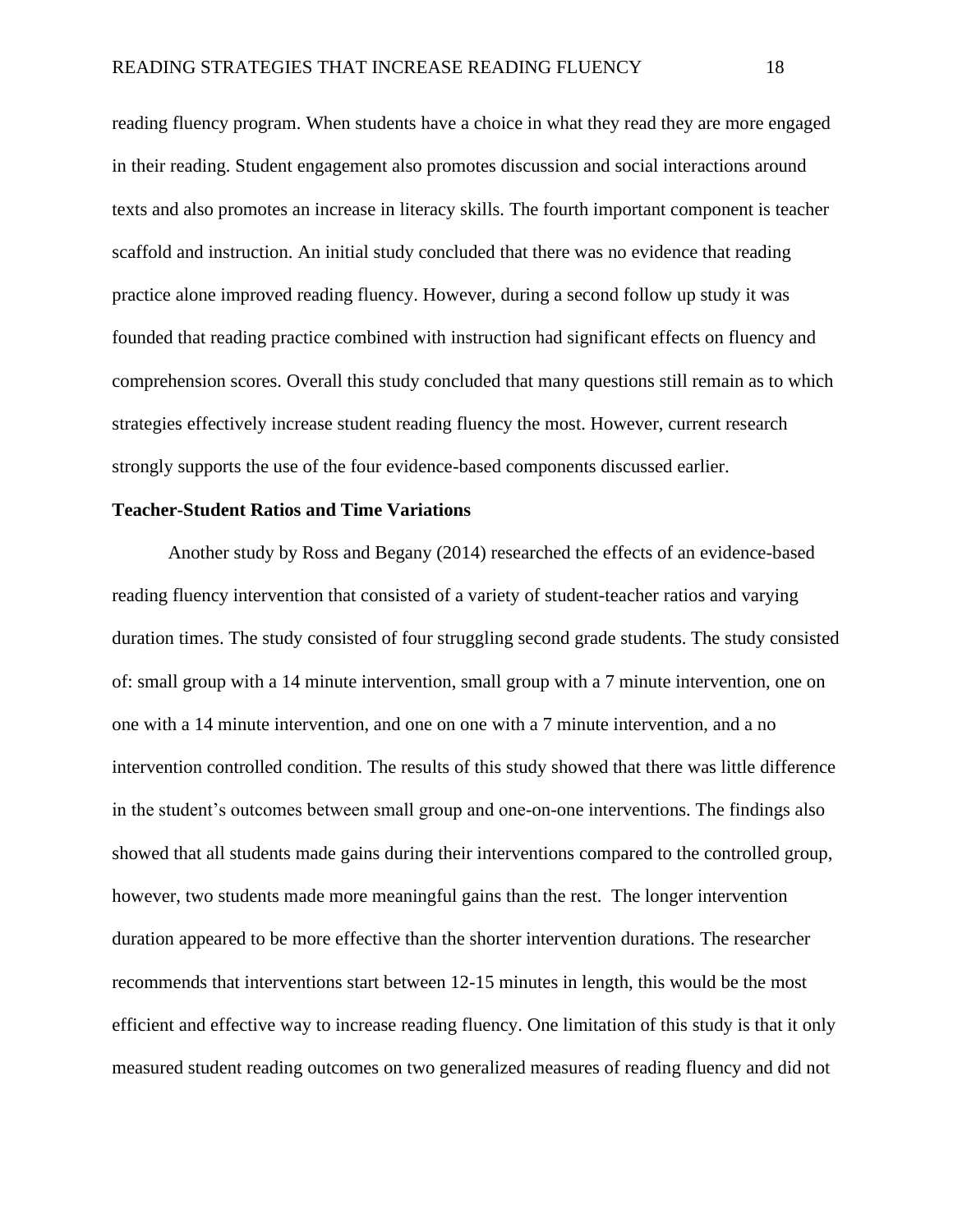factor in additional measures that could help to evaluate the differences in treatment conditions. The researchers also recommend further study on treatment intensity as it relates to students varying levels of academic needs.

#### **Schoolwide Enrichment Model**

The research by Reis, Eckert, and McCoach (2008) concluded that using a Schoolwide Enrichment Reading Model (SEM-R) that included blocks of oral reading fluency resulted in significant gains in reading fluency verses a standard basal reading program. Other results found were that enriched independent reading could be a promising way to increase reading fluency. The research by Reis, McCoach, Little, Muller, and Kaniskan (2011) also researched the use of SEM-R and the effects on its reading achievement in five different schools. The researchers concluded that both differentiated instruction and enrichment teaching methods resulted in higher reading fluency and comprehension in some students. The research also found that the reading fluency and comprehension results for high-poverty students were significantly higher than their control group peers. The limitations of this study consist of treatment fidelity of the research project, the absence of measurement for student engagement, and the lack of data collection.

The research conducted by Amendum, Conradi, and Hiebert (2017) concluded that student's reading fluency decreased on average as the text level difficulty increased. The study started out researching what actually makes one text more difficult than another text. Overall there were 26 studies conducted between 1970 and 2015 in seventeen different journals. Eighteen of the twenty-six studies found that text difficulty varied widely within each grade level affecting student's fluency growth rates. The next part of the study conducted by Amendum et al. (2017) researched the relationship between text difficulty and a students' reading fluency. The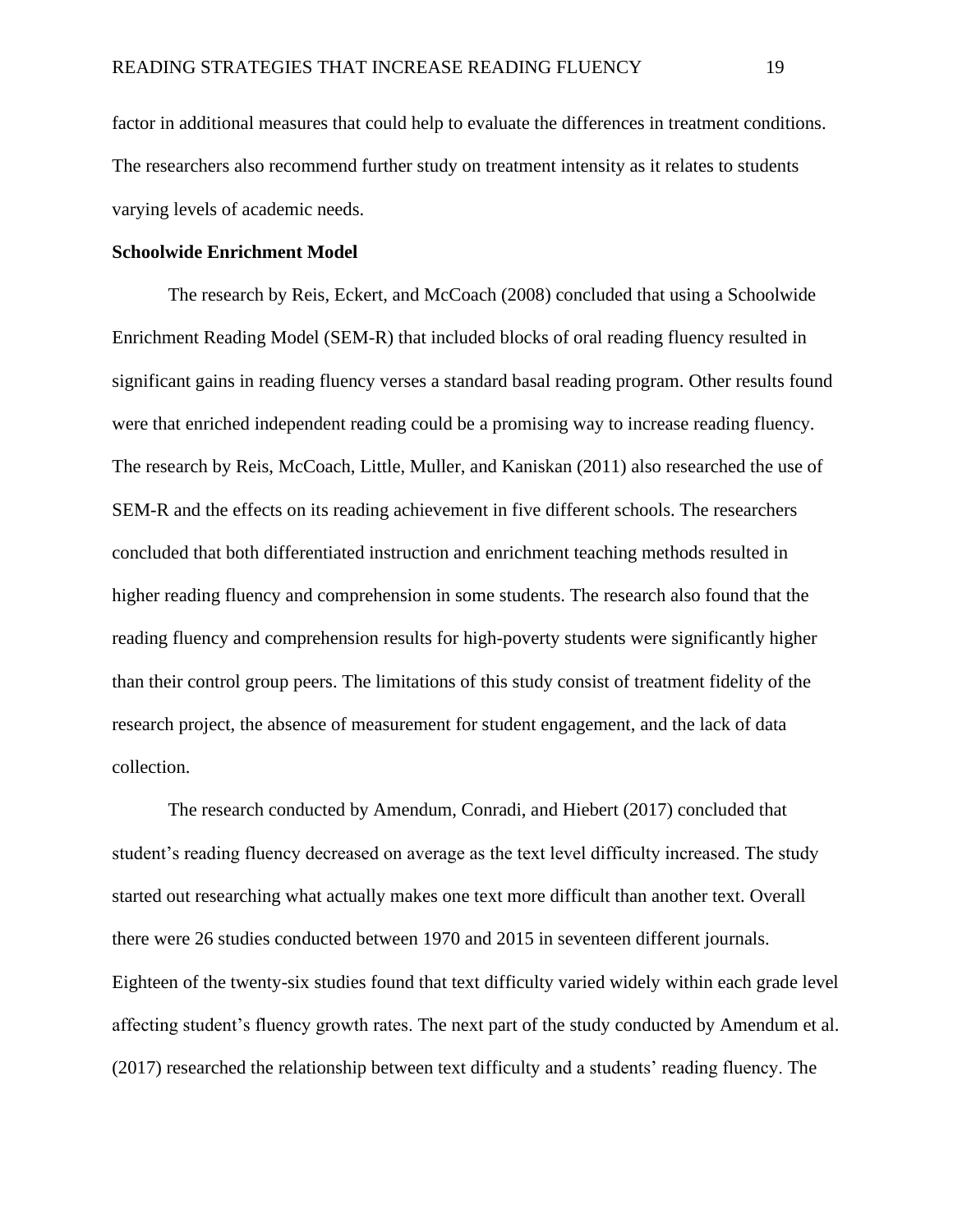participants in the studies ranged from 3 to 45,670 and were in grades ranging from second through sixth with a majority of the students in second through fourth grades. They found that students were more likely to be accurate in texts with a larger percentage of sight words. The study conditions also played a role in the results. If the texts encountered some of the same vocabulary then the students were more likely to be accurate. Overall, 73% of the studies in this research results showed that as text difficulty levels increased, students' reading rates decreased. Some of the limitations of this study were the text levels were an independent variable displaying how one text might be more difficult than another. Another limitation was that this study was strictly conducted with elementary students and results could have varied with older students.

#### **Teachers' Beliefs**

A study conducted by Egloff, Forester, and Sovignier (2017) researched the effects of teachers' beliefs on students' reading progress. The study consisted of 29 teachers and 568 students. This study researched teachers' beliefs about teaching and about students' progress. Teachers' beliefs were assessed at the beginning of the school year prior to student assessments. Results of the students' growth in reading fluency were positively related to the teachers' global constructivist beliefs. However, the students' reading comprehension scores did not show any correlation with the teachers' beliefs. However, the study noted that high achieving students in contrast to low achieving students benefited in their reading comprehension growth from teachers that had high constructivist beliefs. The study also showed that students had a higher growth in reading with higher prior abilities compared to students with lower abilities within their classrooms were affected by teachers with higher constructivist beliefs. One of the limitations of this study was the small variation in student and classroom level reading growth.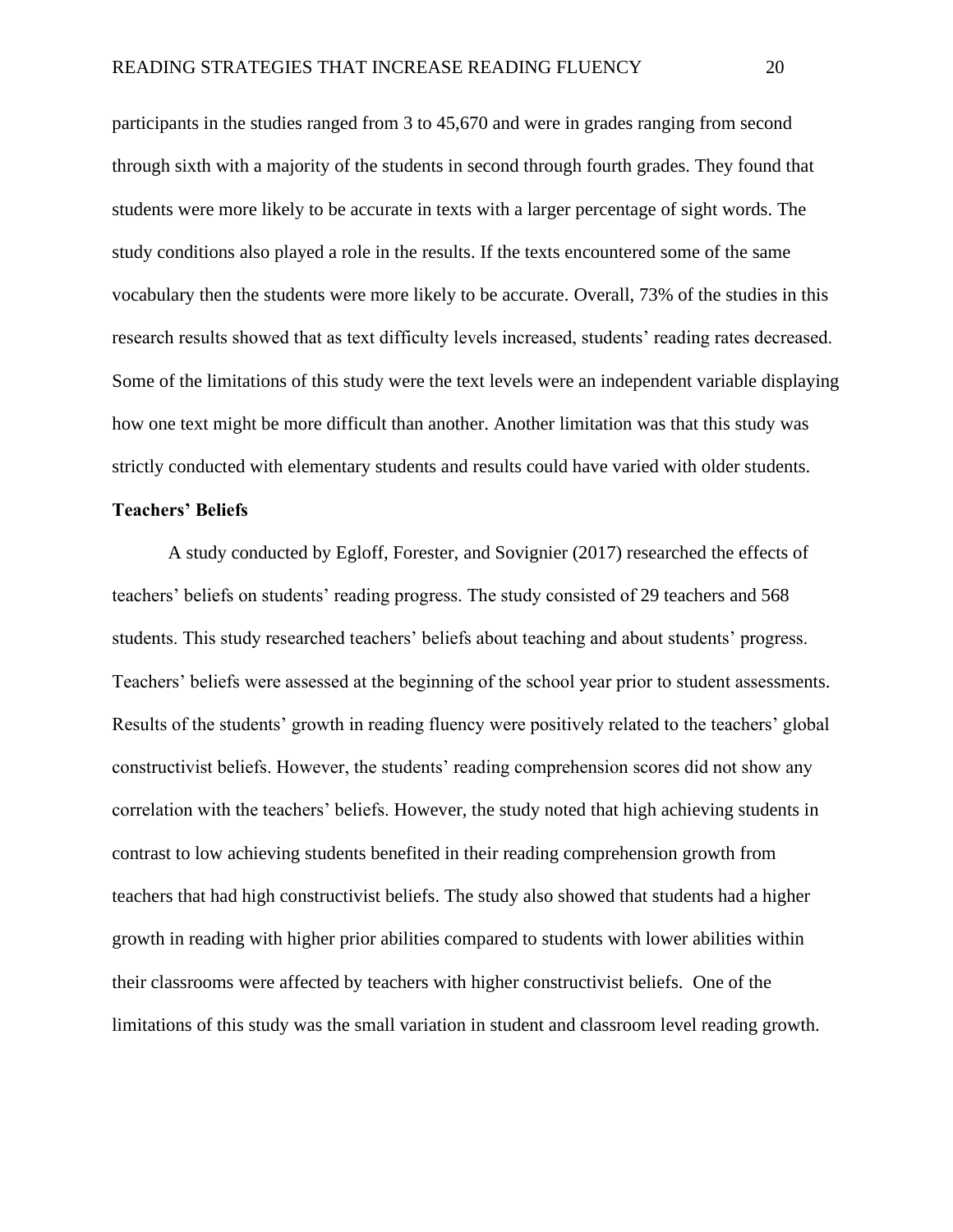The limited variation between classrooms' growth in reading might have also masked the effects of teacher beliefs. The belief level measures could also be affected in this study.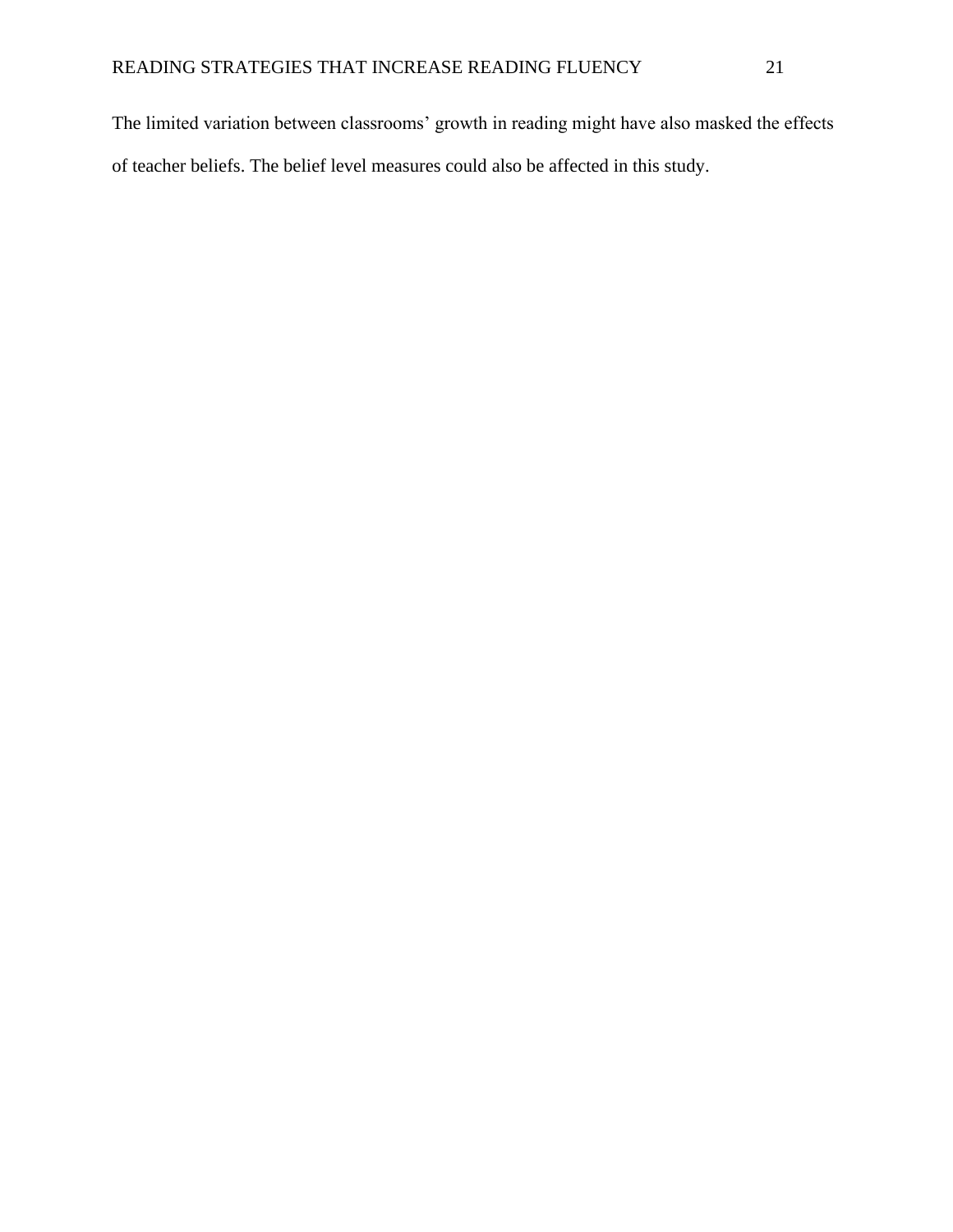# **Application**

This literature review has provided many valuable resources to bring back to the classroom. In almost all classrooms reading fluency is one of the biggest struggles that student's encounter as readers. According to Murry, Munger, & Clonan (2012) it is important to take into consideration that although some students do benefit from reading fluency interventions, it is important to realize that there are many students that need further assessments to determine why they are not reading fluently. These reading strategies could be experimented with and depending on individual student's needs used with specific students that will result in the best growth for students. Teachers could plan to incorporate many of them into the classroom and determine which strategies are the most effective for reading fluency. One of the first things that any teacher could do is sit down with the teachers of the grade levels that they work with and collaborate and review all of the fluency strategies that they all use. Then they would need to discuss with them what strategies work the best for them and what doesn't work for them. This may have been done this in the past but to ensure they are all on the same page, it would be important to review and discuss again. This will be an important step to ensure that they are all on the same page starting the year off. It would also be important to meet and review the strategies regularly. This will allow them to review the data and discuss any changes that need to be made to guide their instruction. Using data to guide instruction is an extremely important component to a student's reading growth and success. As Rasinski, Rupley, Paige, & Nichols (2016) stated that repeated readings have been shown to have powerful results on reading fluency, especially if the texts used are not to easy or too difficult.

This literature review has revealed valuable information to increasing student reading fluency. There has been several reading strategies discussed that any teacher could incorporate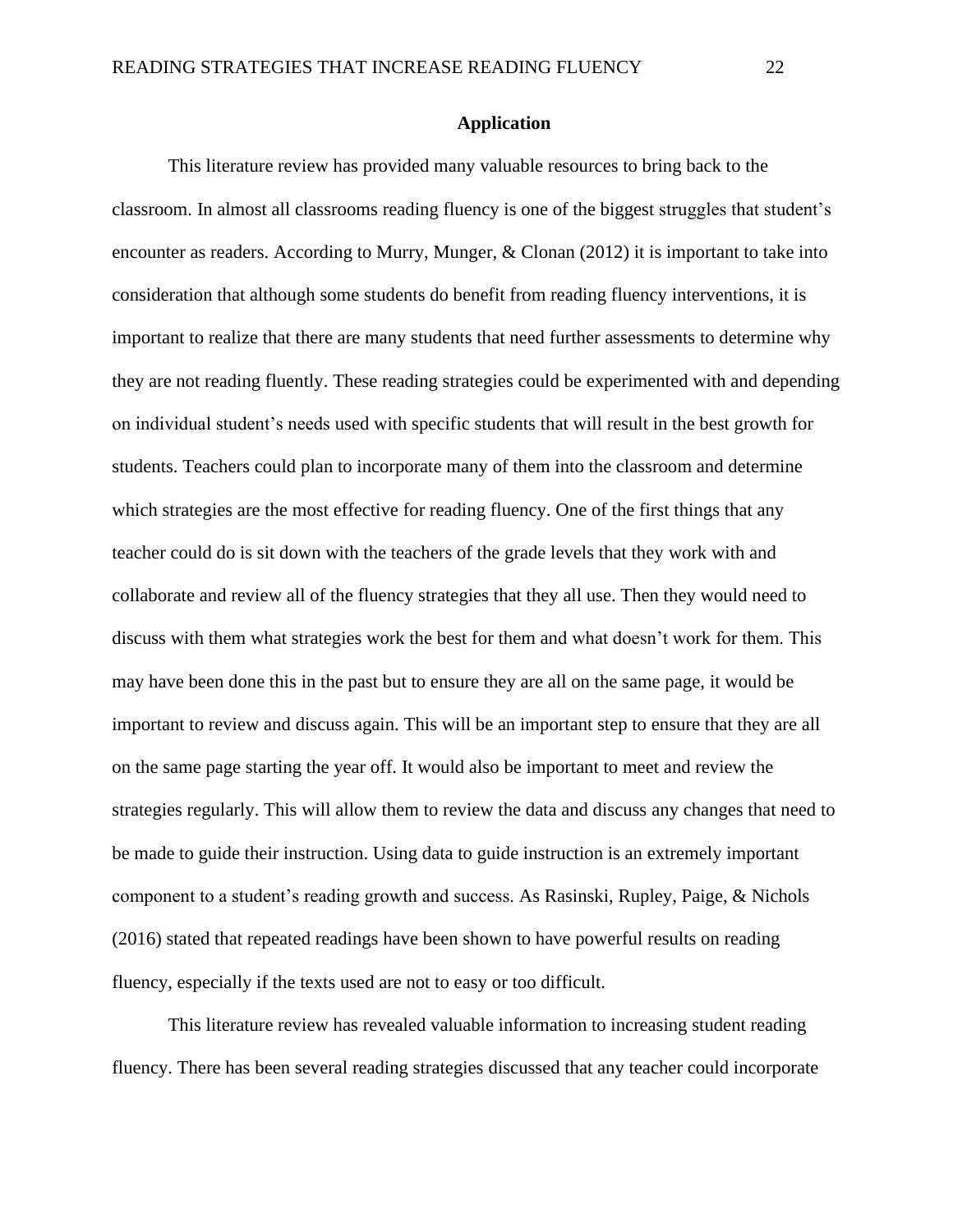into their classroom. Almost all general education classrooms have several students that struggle with fluency so this will give them the opportunity to apply some of the great strategies that this literature review has revealed. As Reutzel  $\&$  Juth (2014) pointed out in their research, it is important for struggling readers to read books that are not too difficult for them. There have been many of these strategies used in the past, however there are many different ways to implement them in the lesson formats used by the researchers in this literature review. For example, repeated readings are commonly used multiple times in the classroom with great success. However, presentation is important when implementing lessons. It can change the whole outcome if done slightly different. As Kuhn, Rasinski, & Zimmerman (2014) stated, students that struggle with reading fluently need a more direct and intense form of fluency instruction than other students. Teachers need to be open to adjusting some of the strategies that they have used in the past to achieve even greater gains for their students. Even choosing the text difficulty level and topic has a tremendous impact on how the student will successfully read the text fluently.

One of the first strategies that teachers could implement is the repeated reading lesson format with Wide FORI (Fluency Oriented Reading Instruction) that Kuhn et al. (2014) researched. When the average student in the classroom went from the  $25<sup>th</sup>$  to the  $75<sup>th</sup>$  percentile, the effectiveness of the strategies being taught is extremely clear. This would be an exciting strategy to implement and use with fidelity to determine if the general education teacher would have the same gains as the research study discovered. Kuhn et al (2014) found that student's vocabulary and word recognition improved as they engaged in both guided and independent reading. They also saw that student's comprehension improved and their reading fluency. However, one thing they noticed was that struggling readers needed a more intense and direct approach for their fluency instruction to improve.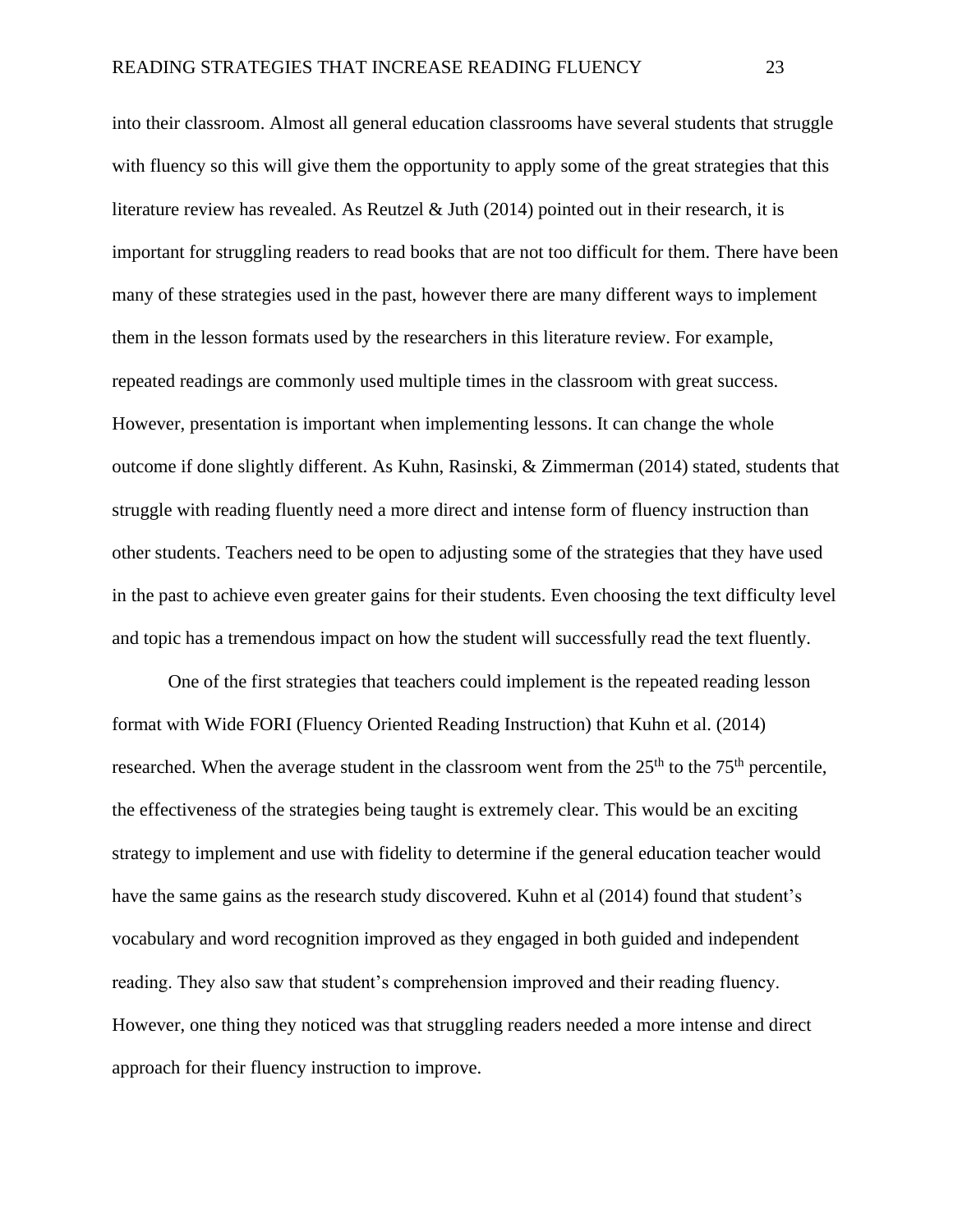One of the most impressive concepts about the lessons in the FORI approach that Kuhn et al. (2014) researched is that it is a gradual release of responsibility from the teacher to the students. This is a really important for process for teaching reading fluency as well as other academic areas. It is also nice that the lesson is set up to work on something different every day. One day is set up to echo read, another day to choral read or a writing activity, and another day to partner read. This mixes things up so the students are not 'bored' with the same activities every day.

Another repeated reading strategy from this literature review that would be great to implement is repeated readings in combination with other interventions in place such as continuous reading. This strategy researched by Strickland, Boon, & Spencer (2013) revealed great gains as well. For this to work effectively the teacher would need to collaborate closely with all of the teachers that work with the struggling students and work together to implement this within all of their classrooms. This could be done as the Wide FORI repeated reading strategy in the Title I classroom and the continuous reading strategy could be done in the general education classroom. This would be a great way to collaborate and determine the effectiveness of these strategies. They could progress monitor the students weekly for a period of six weeks to determine the results of this intervention.

Another strategy that would also be great to implement into the classroom as a result of this literature review is more poetry and rhymes. Depending on how they have been used, some of these strategies are great ways to implement into the classroom. Rasinski, Rupley, Paige,  $\&$ Nichols (2016) found in their research that the secret to teaching fluency is in the text that is used, such as rhyming poetry. Some of the poetry that has tried in the past seems to be too difficult for some students so it is important to research some more poems and rhymes that have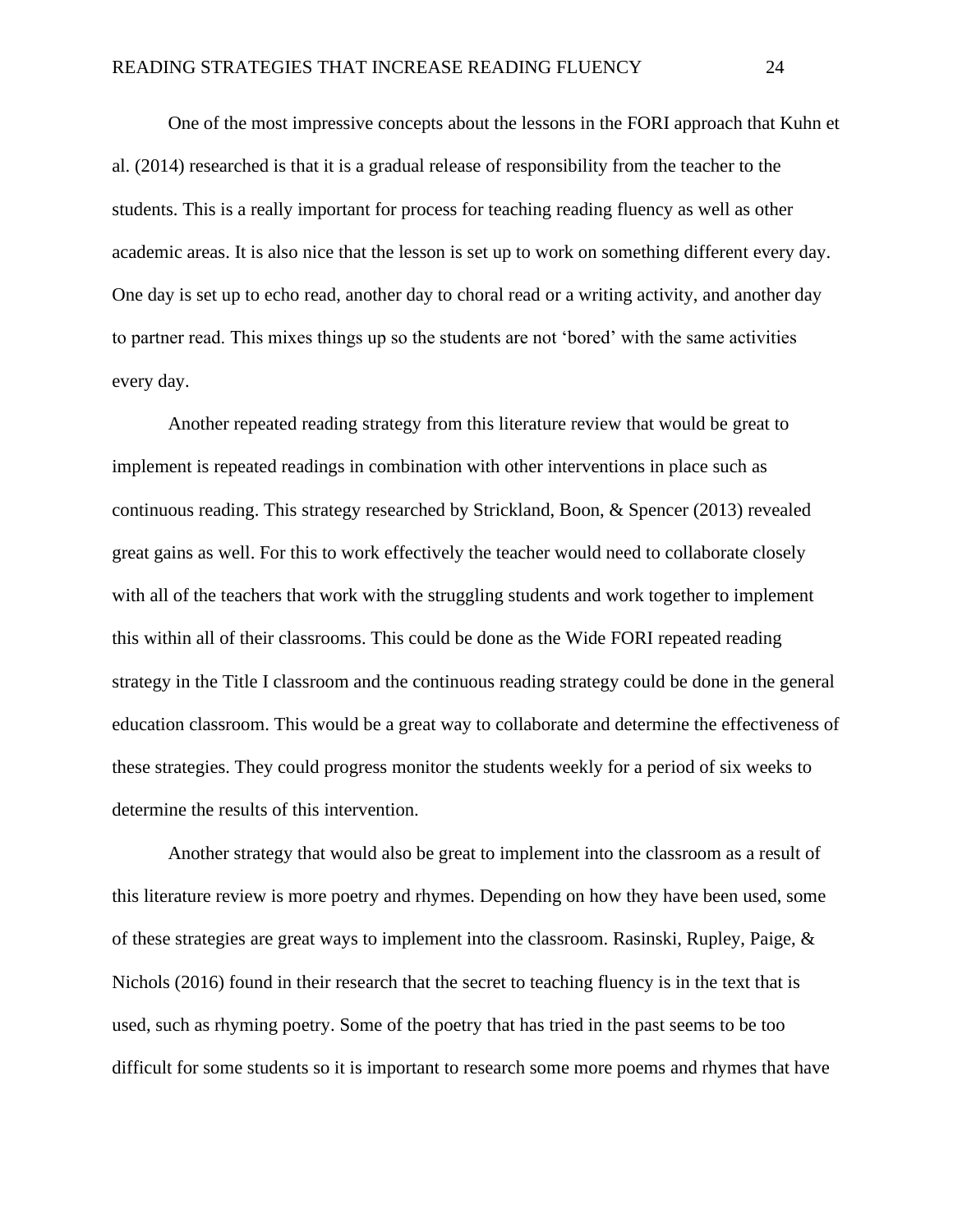worked successfully for other teachers as well. This could be where preteaching some of the words ahead of time that Coulter & Lambert (2015) researched would be beneficial to help the students read the poetry successfully and fluently. As stated above, teachers could also incorporate more preteaching words into their classrooms. However, this would be extremely important to make sure to bring them into the text quickly and not teach them in isolation. The teacher could teach them within phrases to help the students bring them back to text. The idea of using word walls can be really beneficial as well, however this could be a bit difficult if done in a resource room and the teacher works with a variety of grades. However, the resource teacher could make folders of individual word walls to help individualize word vocabulary to each student.

As Kuhn et al. (2014) found in their research, another reading strategy that would be great to implement and is extremely important to incorporate into the classroom is modeling. It is very important for students to hear what fluent reading should sound like. It is important for students to hear what adults reading fluently sounds like. However, it is extremely important for students to hear what other students reading fluently should sound like as well. This could be done with older students paired reading with younger students. They could each have a book to read to each other. This is something that teachers could do to collaborate with other classroom teachers at the same grade level or a different grade level to set up to implement for each grade level.

Another reading strategy that Rasinski & Hoffman (2003) discussed in their research that was highly effective was implementing Readers Theaters into the classroom. Depending on how much the classroom teacher has done this, once a month would be a great way to start. I think my students would really enjoy doing these. This would be nice to set it up for a class to do a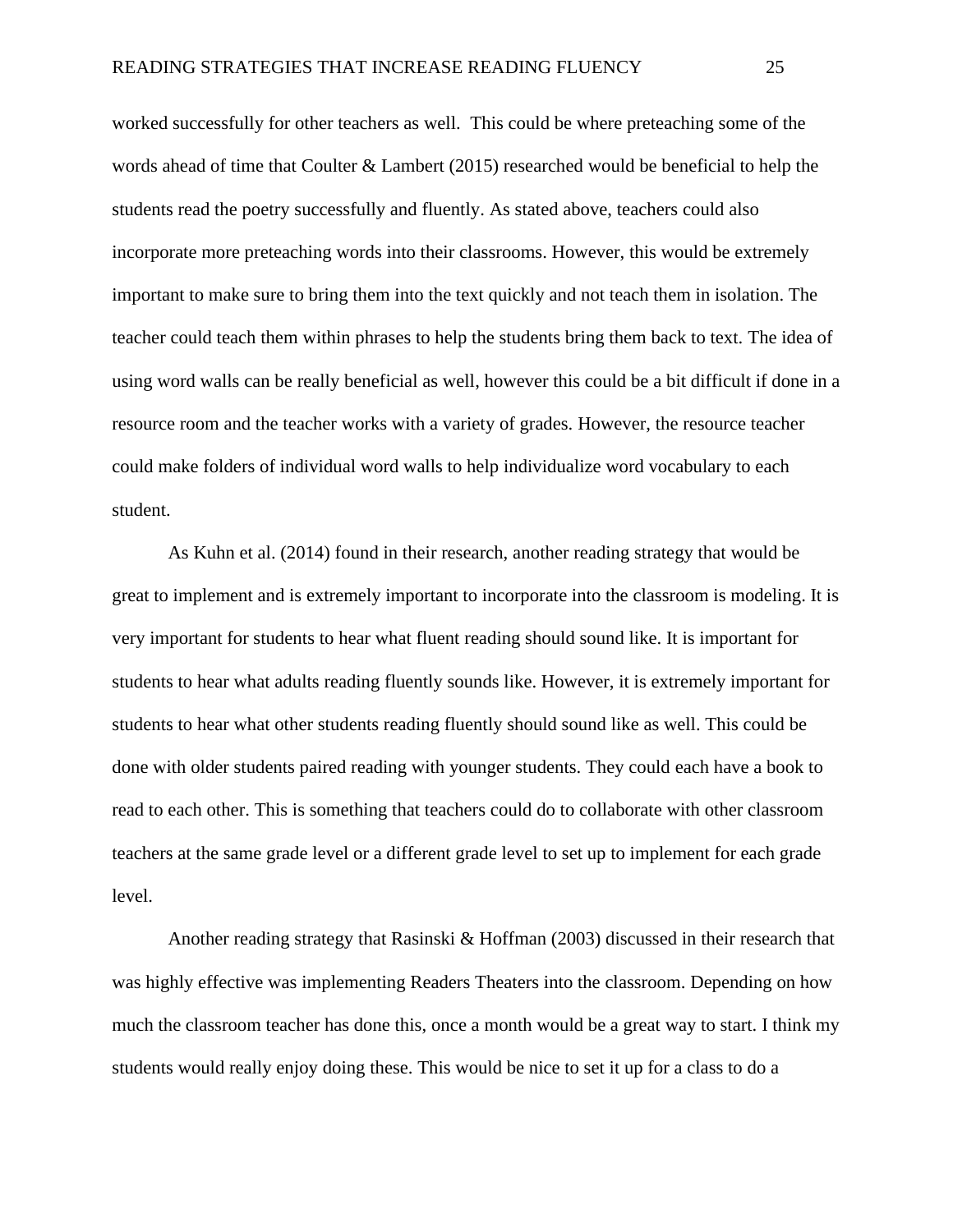Readers Theater monthly and present them to someone, even if it's just the principal or their class for that month.

It would be important for teachers to meet with the principal, instructional coach, and the other classroom teachers to discuss what strategies to try and collaborate what are the best ways to implement these strategies school wide. This is a lot of valuable information that is pertinent to share with coworkers. Things as small as making sure that students are picking out books within the general education classroom that are not too difficult for them during silent reading are crucial to the success of each students' reading fluency success. Also making sure that teachers are not just allocating silent reading time for students, but the time is being used effectively. This is extremely tricky to ensure, but crucial. This would also be a good time to set up school wide reading buddies. Another idea that we could implement is performing Readers Theaters once a month. Each grade or a few grades could take turns each month presenting.

Another thing that teachers should discuss with their principal is during family reading night or another night that would work great to have a presentation for all parents about strategies to help students with reading fluency. They could have demonstrations for them and informational packets to inform them of how to help their children with general reading fluency. It is common for so many parents to ask questions about these things and all parents would benefit from this information even if their students do not struggle with reading fluency.

Teachers' beliefs about teaching have been found to affect students' learning growth (Egloff, Forster, and Souvignier, 2017). When thinking about the importance of a students' reading fluency success, it is always important to believe in them. Students live up to the expectations that teachers have of them. The sky is the limit for all students. It is also important to make that clear to each of them. They should always know that their teachers will never stop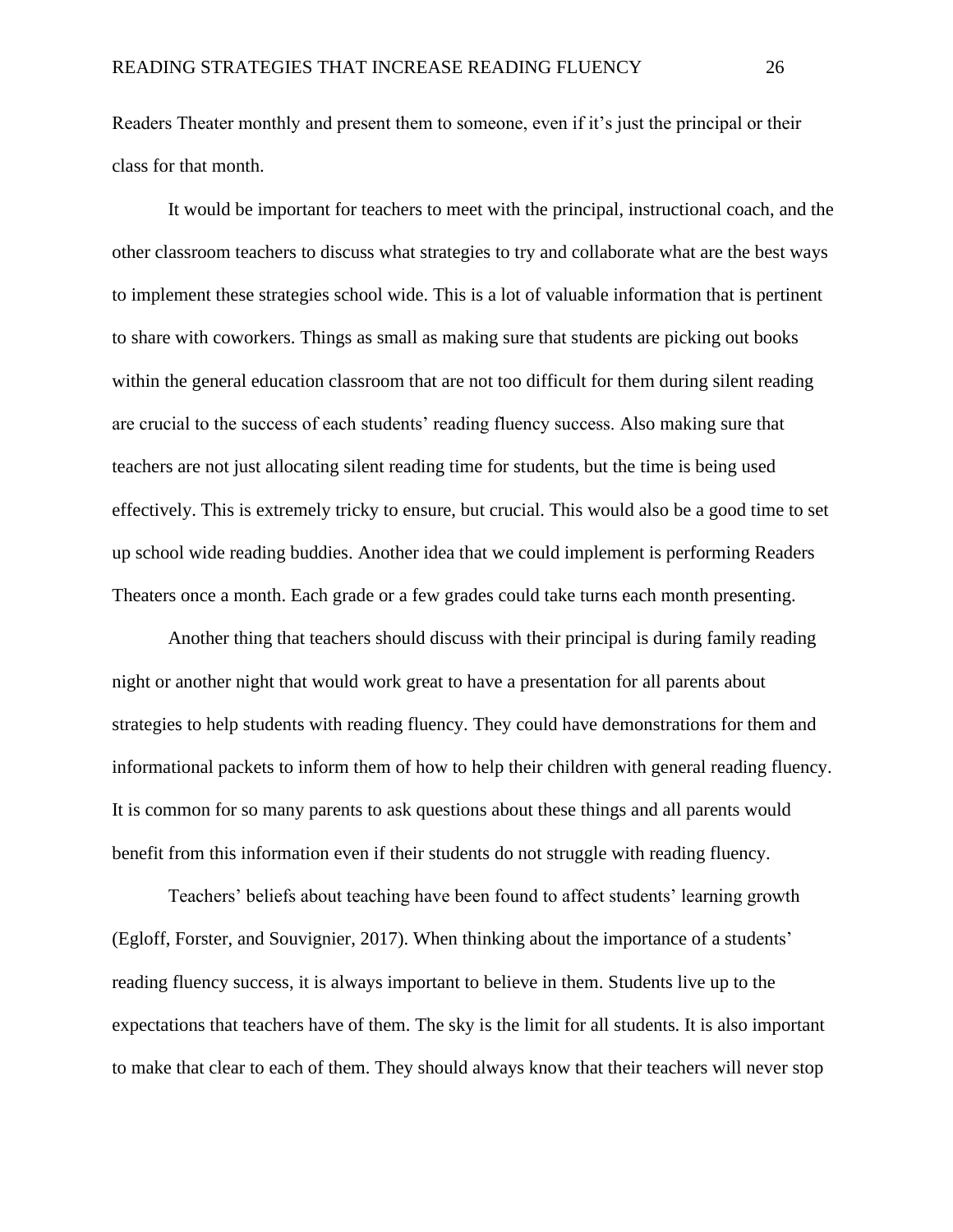believing in them and their abilities to become fabulous readers. This would be something that should be discussed at school meetings with everyone involved in students' academic growth. All adults need to be aware of how their beliefs affect our students' growth. This should be addressed with the principal as well to see if this could be done.

It is really important for teachers to communicate with their students. If students do not know specifically what they need to work on they cannot improve. Collaborating with them and being very specific is key to student success.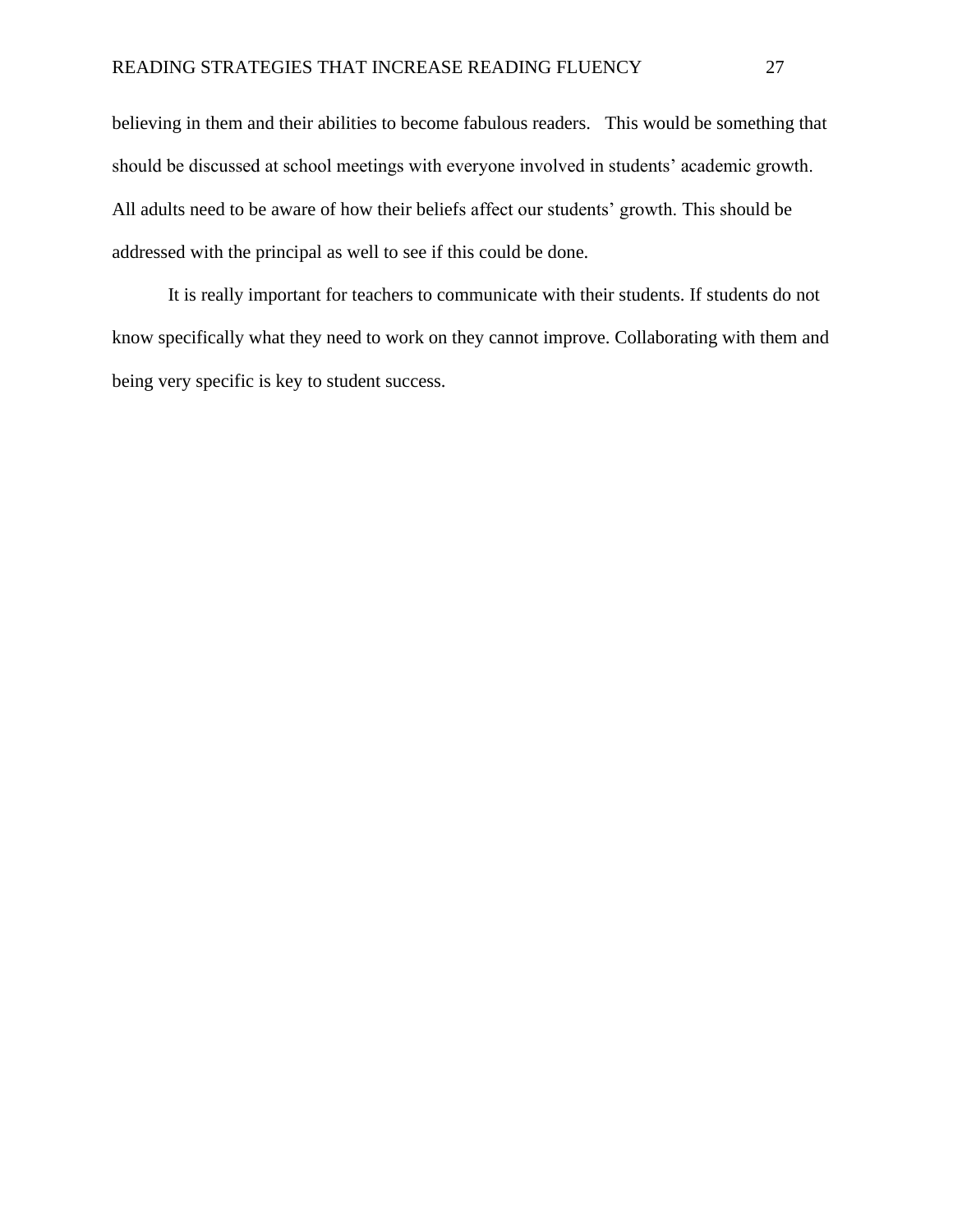# **Conclusion**

This literature review reveals that there are still so many different viewpoints on how to increase reading fluency. Some of the most effective reading strategies that were discovered during this literature review to increase reading fluency are: repeated readings, listening passage preview, preteaching key words or word wall words in text, silent reading along with direct instruction, duration of reading intervention, FORI and Wide Reading FORI. Research shows that these reading fluency strategies used among primary grade students have displayed great success in reading fluency growth (Kuhn et al., 2014). Each one of these strategies appears to have valuable methods to increase reading fluency depending on the student's individual needs.

The future research done on increasing reading fluency needs to be focused and implemented in a variety of schools with a variety of students to determine the most effective methods overall. Another important component when conducting further research is when seeking the most effective strategies to increase student reading fluency, also measure how well the students comprehend the text. Tostes, Williams, and Capin (2017) stated that students that struggle with reading fluency also struggle with the ability to comprehend the text. Students need to be taught ways to read in a way that is not speed-reading, but sounding smooth and fluent in a way that also improves their comprehension. Another possible component to research is teaching students how to pick out books that are not too difficult for them. Teaching them strategies such as if there are too many tricky words in the first few sentences then they need to choose another book. Also helping them find books that are a high interest for them is key to helping them read successfully. This would also be a good addition to further research.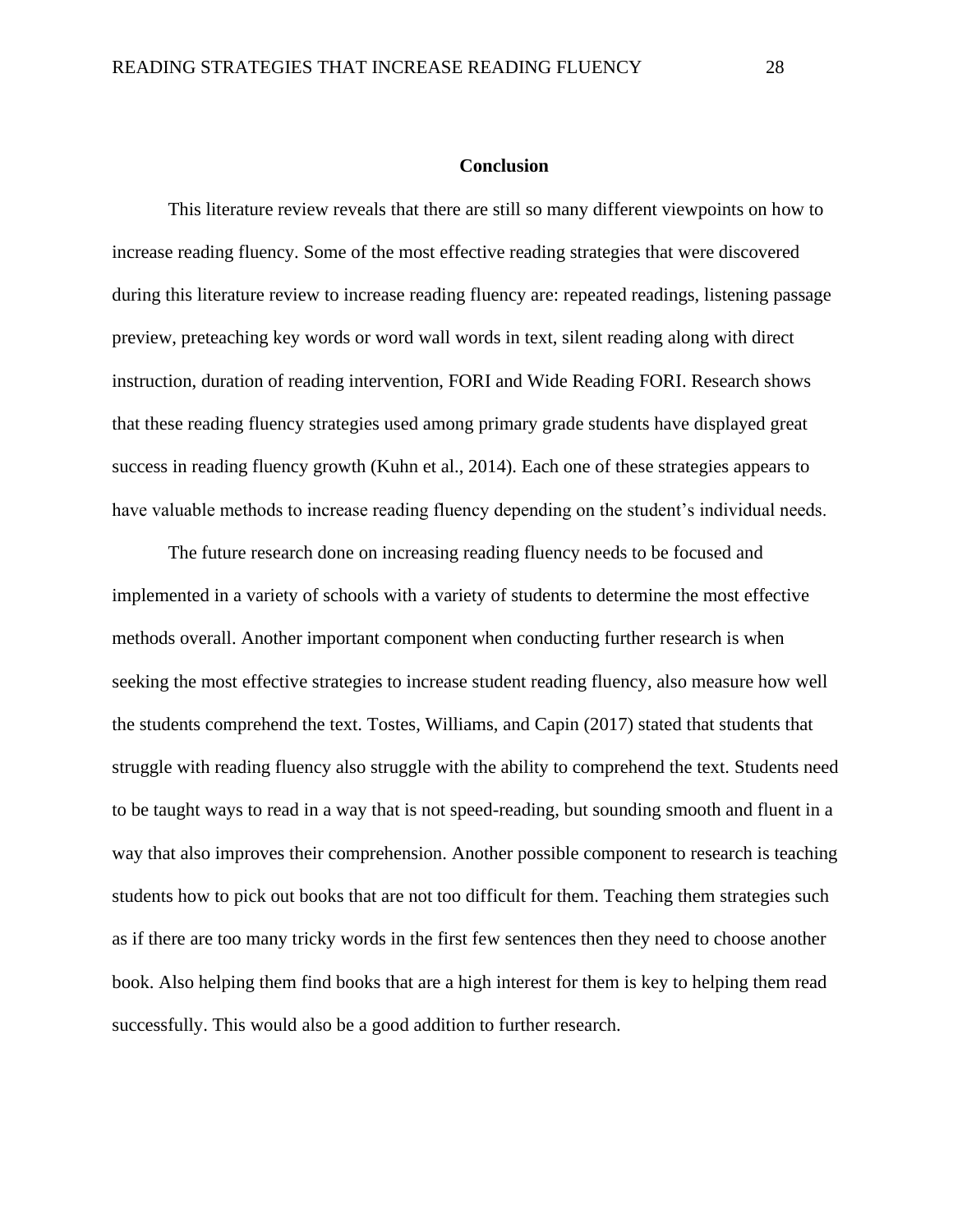It is important that teachers as well as any school staff members that work with students that are reading be taught strategies to help the students be successful. Even sending home information or having parent informational meetings at school would help parents with prompts and strategies to guide their students learning would be important for students' success in reading fluency. When we all work together as a team the students are the ones with the biggest impact.

Even though there have been multiple studies done on the most effective ways to increase reading fluency, there still needs to be more research conducted to determine the most effective reading fluency strategies. There are a lot of great ideas out there but teachers need to have a lot of tools in a tool bag to effective reach all of their students. Idler, Mercer, Starosta, and Bartfai (2017) found that using repeated readings effectively as an intervention also gives the student a chance to practice difficult words and phrases successfully. Also knowing that all students learn in different ways, with a variety of methods and at different paces, it is extremely important to use different reading strategies to determine the most effective methods for each and every student.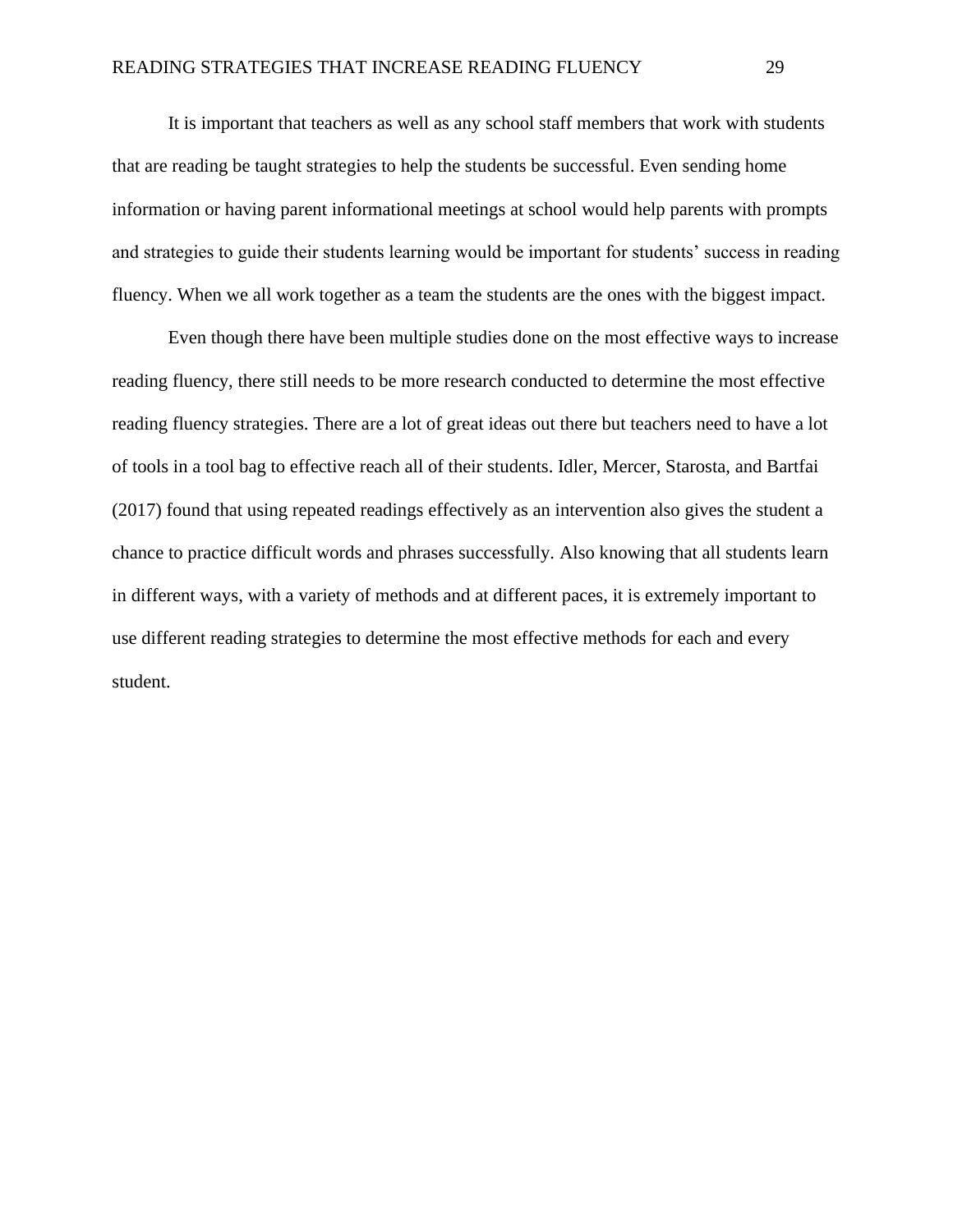# References

Amendum, S. J., Conradi, K., & Hiebert, E. (2018). Does text complexity matter in the elementary grades? A research synthesis of text difficulty and elementary students' reading fluency and comprehension. *Educational Psychology Review, 30*(1), 121-151. doi:10.1007/s10648-017-9398-2

- Begeny, J. C., Krouse, H. E., Ross, S. G., & Mitchell, R. C. (2009). Increasing elementary-aged students' reading fluency with small-group interventions: A comparison of repeated reading, listening passage preview, and listening only strategies. *Journal of Behavioral Education, 18*(3), 211-228. doi:10.1007/s10864-009- 9090-9
- Coulter, G. A., & Lambert, M. C. (2015). Access to General Education Curriculum: The Effect of Preteaching Key Words Upon Fluency and Accuracy in Expository Text. *Learning Disability Quarterly*, *38*(4), 248–256. doi.org[/10.1177/0731948715580438](https://doi-org.ezproxy.nwciowa.edu/10.1177/0731948715580438)
- Egloff, F., Forster, N., & Souvignier. (2017). Students' reading ability moderates the effects of teachers' beliefs on students' reading progress. *Frontline Learning Research. 7*(1), 1-22.

Idler, A. M., Mercer, S. H., Starosta, L., & Bartfai, J. M. (2017). Effects of a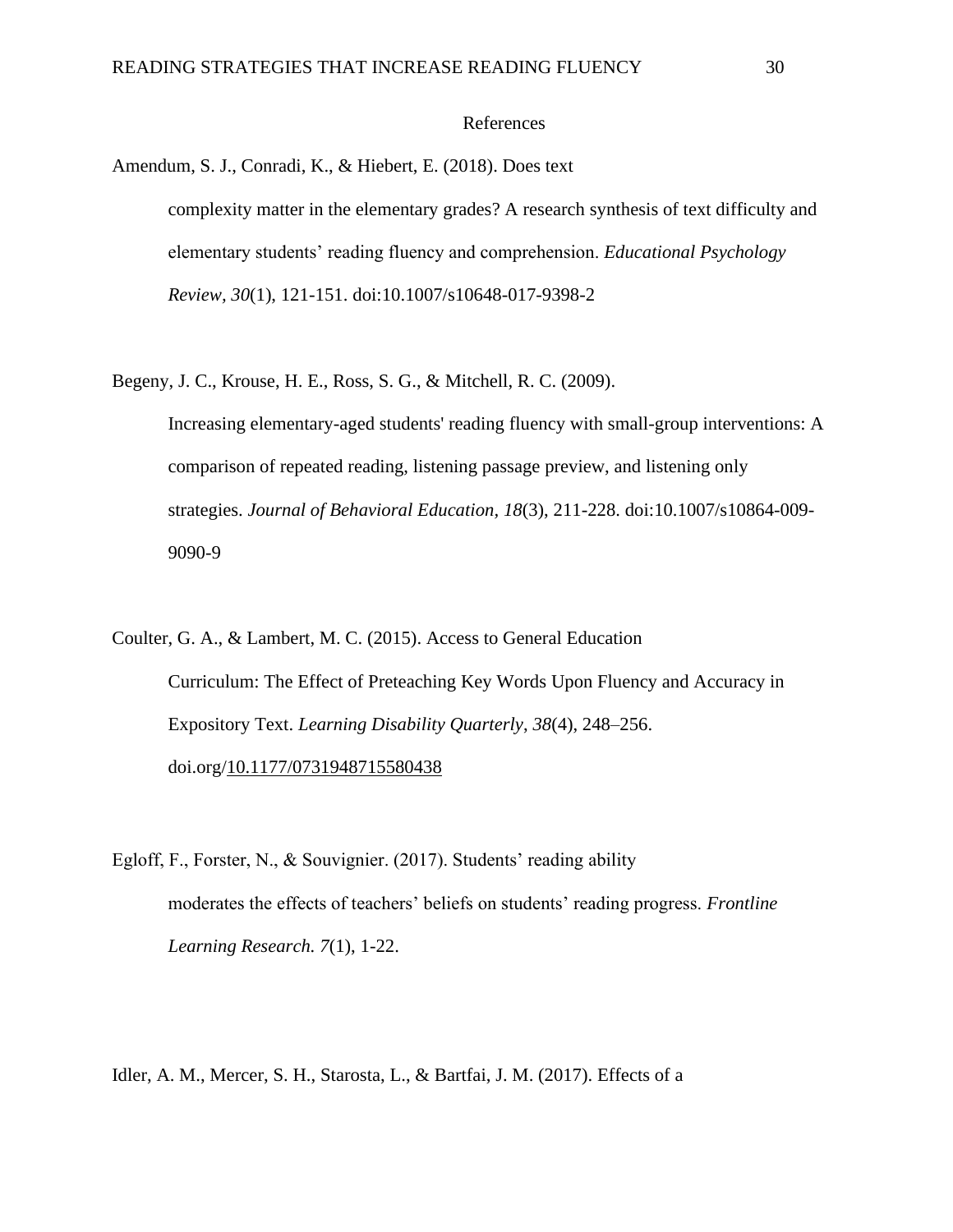mindful breathing exercise during reading fluency intervention for students with attentional difficulties. *Contemporary School Psychology, 21*(4), 323-334. doi:http://10.1007/s40688-017-0132-3

- Jasmine, J., & Schiesl, P. (2009). The effects of word walls and word wall activities on the reading fluency of first grade students. *Reading Horizons, 49*(4), 301-314.
- Kuhn, M., Rasinski, T., & Zimmerman, B. (2014). Integrated fluency instruction: Three approaches for working with struggling readers. *International Electronic Journal of Elementary Education*. *7*(1), 71-82.
- Malouf, R., Reisener, C., Gadke, D., Wimbish, S., & Frankel, A. (2014). The effect of helping early literacy with practice strategies on reading fluency for children with severe reading impairments. *Reading Improvement, 51*(2), 269-279.
- Mastropieri, M., Leinart, A., & Scruggs, T. (1999). Strategies to increase reading fluency. *Intervention in School and Clinic, 34*(5), 278-83.
- Murray, M. S., Munger, K. A., & Clonan, S. M. (2012). Assessment as a Strategy to Increase Oral Reading Fluency. *Intervention in School and Clinic*, *47*(3), 144–151. doi[:10.1177/1053451211423812](https://doi-org.ezproxy.nwciowa.edu/10.1177/1053451211423812)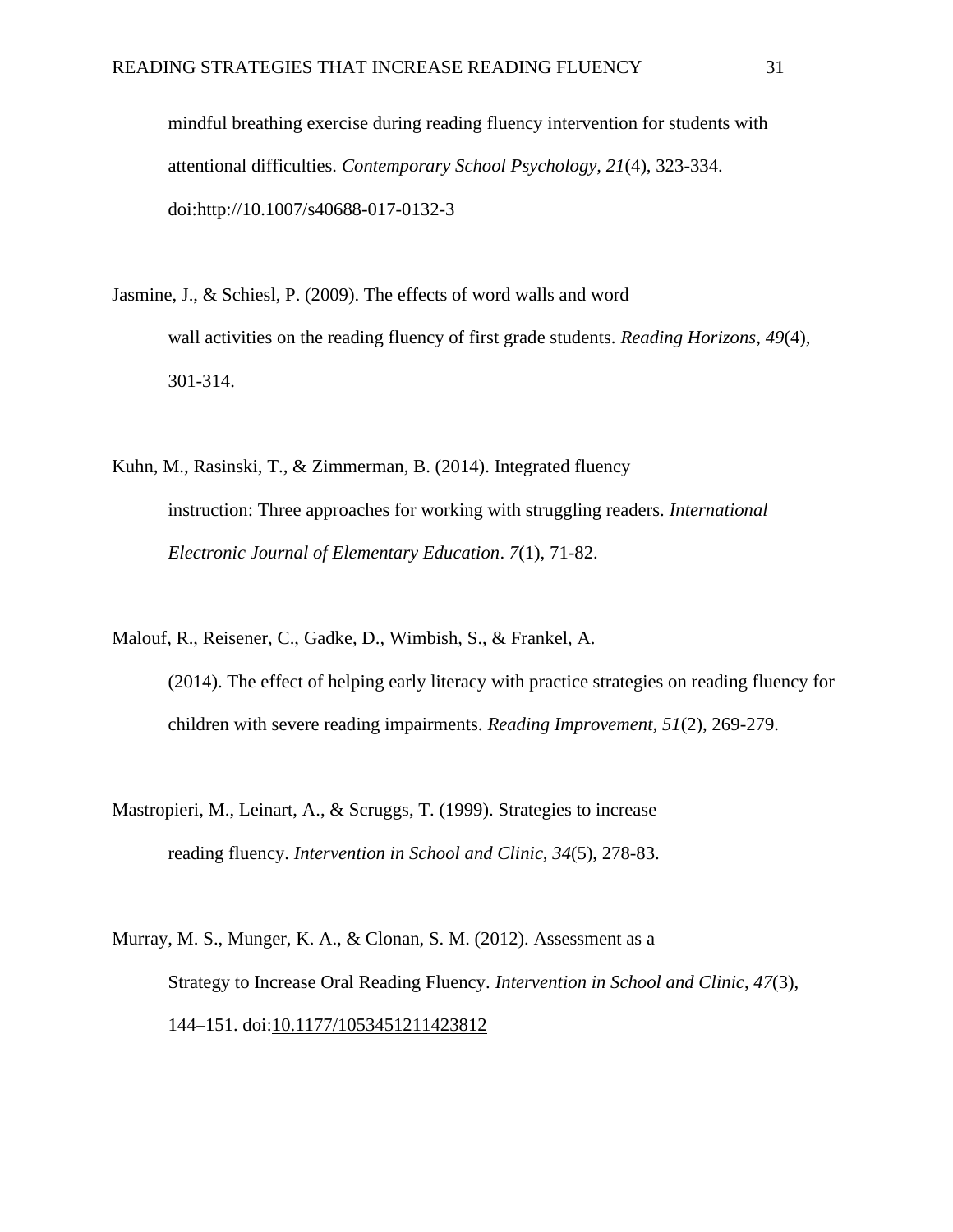- Putman, S. M., Smith, L. L., & Cassady, J. C. (2009). Moving beyond legislation to create and sustain intentionality in reading instruction. *The Educational Forum, 73*(4), 318-332.
- Rasinski, T., & Hoffman, J. (2003). Theory and Research into Practice: Oral Reading in the School Literacy Curriculum. *Reading Research Quarterly, 38*(4), 510- 522. Retrieved from http://www.jstor.org.ezproxy.nwciowa.edu/stable/4151839 Copy
- Rasinski, T., Rupley, W., Paige, D., & Nichols, W. (2016). Alternate text types to improve reading fluency for competent to struggling readers. *International Journal of Instruction. 9*(1).
- Reis, S. M., Eckert, R. D., McCoach, D. B., Jacobs, J. K., & Coyne, M. (2008). Using enrichment reading practices to increase reading fluency, comprehension, and attitudes. *The Journal of Educational Research, 101*(5), 299-314,320.
- Reis, S., McCoach, D., Little, C., Muller, L., & Burcu Kaniskan, R. (2011). The effects of differentiated instruction and enrichment pedagogy on reading achievement in five elementary schools. *American Educational Research Journal, 48*(2), 462-501.

Reutzel, R., & Juth, S. (2014). Supporting the development of silent reading